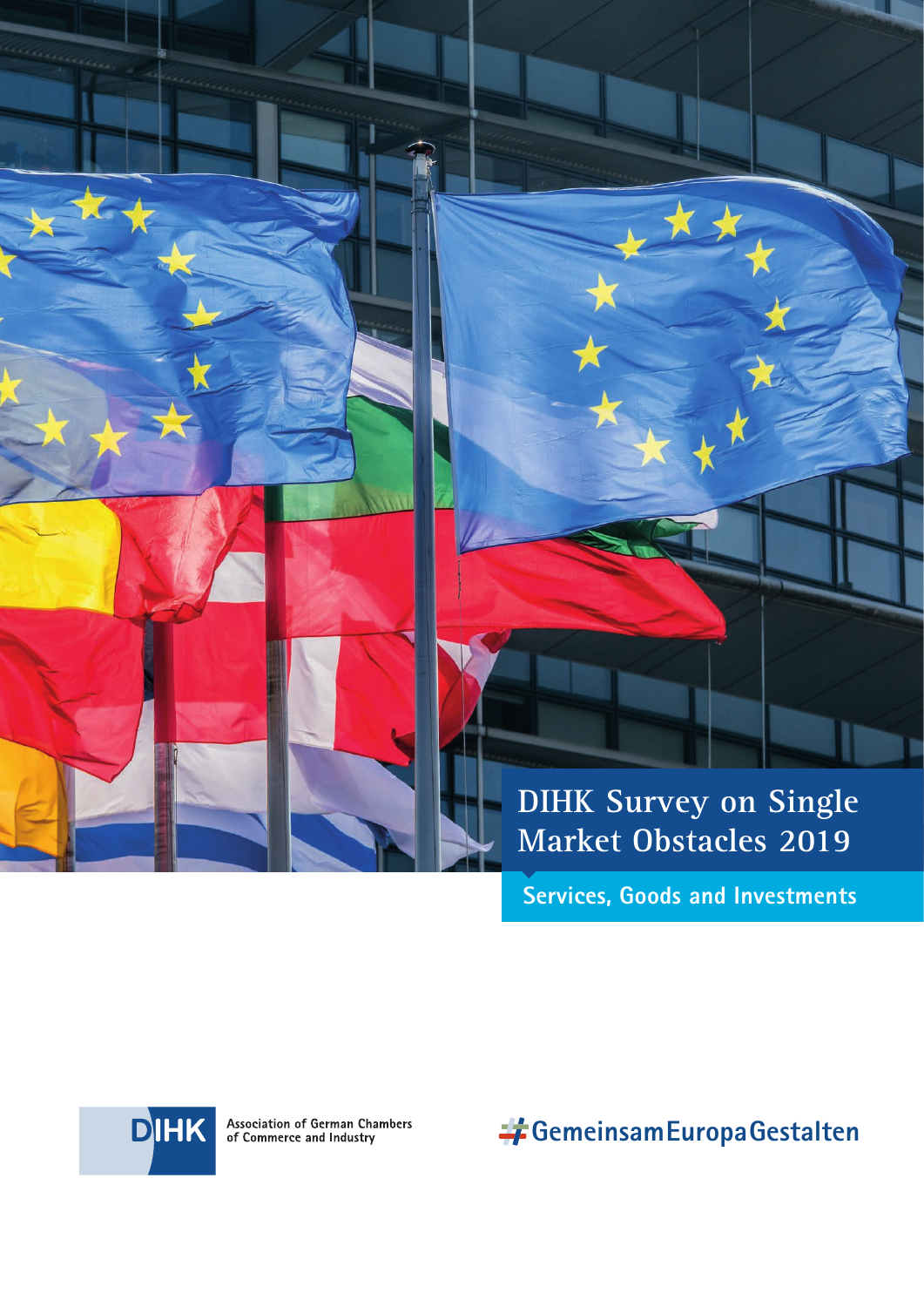## **Imprint**

#### **Publisher and Copyright**

All rights reserved by the publisher. Reproduction – even in extracts – is only permitted with the express permission of the publisher.

#### **Editor**

© Deutscher Industrie- und Handelskammertag e. V. | Berlin | Brüssel

#### **DIHK Berlin**

Postal address: 11052 Berlin | Building address: Breite Strasse 29 | 10178 Berlin-Mitte Phone +49 30 20308-0 | Fax +49 30 20308-1000

#### **DIHK Brussels**

Representation of the Association of German Chambers of Commerce and Industry at the European Union 19 A-D, Avenue des Arts | B-1000 Bruxelles Phone +32 2 286-1611 | Fax +32 2 286-1605

#### info@dihk.de www.dihk.de

**Editors** Annelise Badinand, Patricia Sarah Stöbener de Mora – DIHK, Legal Affairs

**Layout** Friedemann Encke – DIHK

**Images** Getty Images

**Date of publication** October 2019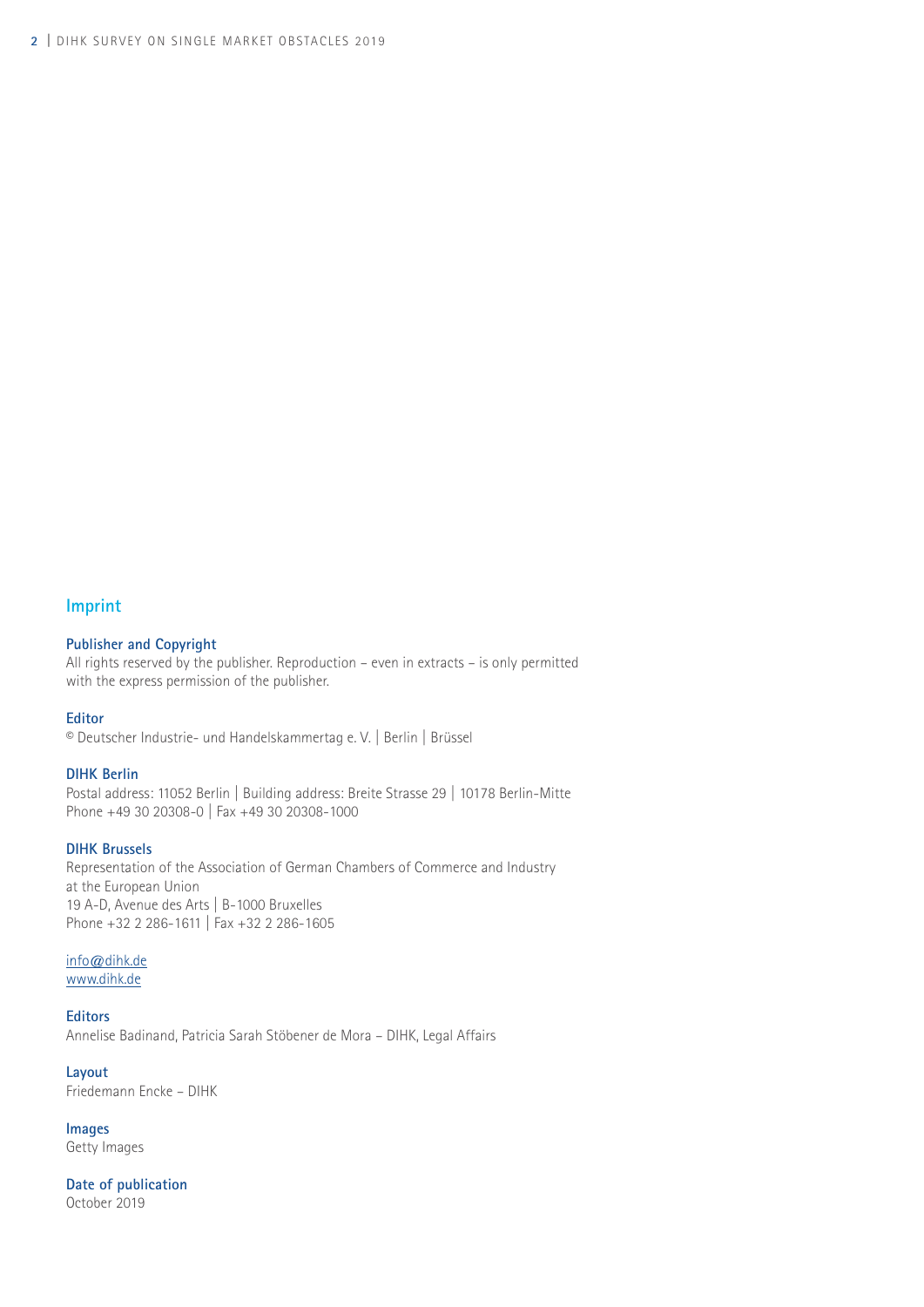# **About the survey**

Between May and July 2019, the DIHK interviewed the 79 Chambers of Industry and Commerce (IHKs) in Germany and the German Chambers of Foreign Trade (AHKs) in all EU Member States about their experiences with obstacles in the Single Market for services, goods and investments. This document brings together the responses from IHKs and AHKs to this survey.

# **Summary**

Even 25 years after the creation of the EU single market, companies still face obstacles to cross-border activity in many EU Member States. This applies particularly to the provision of services, but also to trade in goods and investment in other EU countries. Bureaucratic hurdles caused by complex requirements and administrative procedures continue to be a considerable – and in some cases an increasing – problem for companies. The application of foreign regulations causes great difficulties for service providers operating across borders, especially SMEs. The lack of harmonization, and differences or shortcomings in the implementation and enforcement of EU law are also deplored. There is a great need for centralised and digitised administrative procedures, as well as information – also in English – on the requirements to be met. Language differences between Member States remain an obstacle. Foreign

companies are sometimes discriminated against compared to domestic companies, especially in public procurement. There are protectionist tendencies in some EU Member States. In addition, certain countries lack legal certainty or adequate legal protection, partly due to insufficient political independence and corruption in public administration, but also in courts, which causes difficulties for companies. Some obstacles in the Single Market are sectoral – such as in construction and insurance intermediation – and others country-specific. Even if many companies continue their activities in other EU countries despite the obstacles, after first cross-border experiences, e.g. with services, some companies would prefer in future to forego orders rather than to have to go through the necessary bureaucratic work again – a step backwards for the Single Market, which is urging political action.

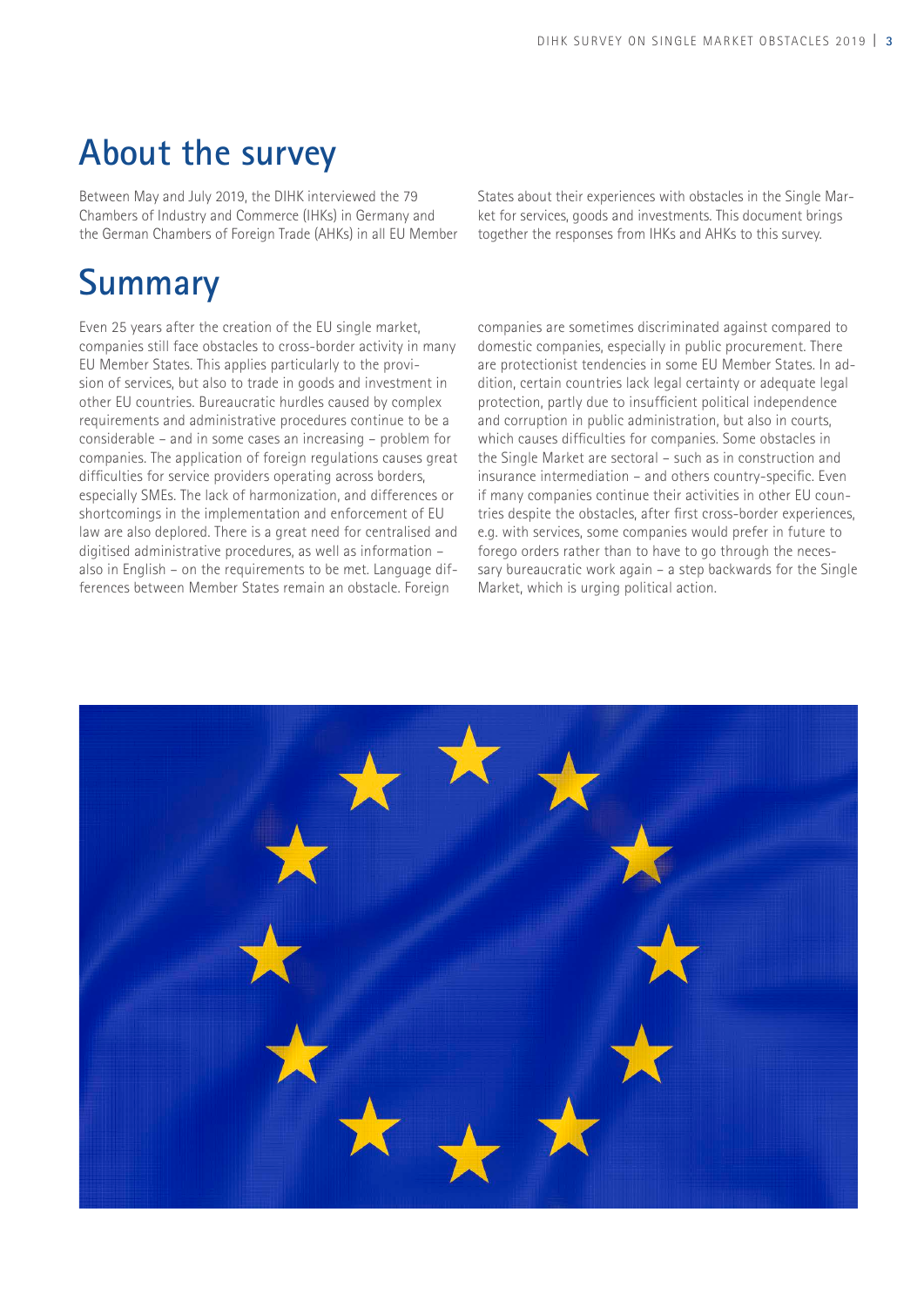| A. Cross-border provision of services                                           | 8  |
|---------------------------------------------------------------------------------|----|
| I. General obstacles                                                            | 8  |
| 1. Bureaucratic hurdles                                                         |    |
| 2. Different national regulations                                               |    |
| a) Lack of harmonisation                                                        |    |
| b) Applicability of foreign law                                                 |    |
| c) Different or insufficient transposition of EU law                            |    |
| d) Difficulties regarding the mutual recognition of foreign regulation          |    |
| 3. Need for centralised and digitised administrative procedures and information |    |
| a) Administrative procedures                                                    | 9  |
| b) Information and points of contact                                            | 10 |
| 4. Language barriers                                                            | 10 |
| 5. Excessive reglementation                                                     | 10 |
| 6. Discrimination against foreign service providers                             | 11 |
| 7. Shortcomings in legal certainty and legal protection                         | 11 |
| 8. Tax aspects                                                                  | 11 |
| a) General information                                                          | 11 |
| b) Reverse Charge                                                               | 12 |
| c) VAT registration and submission of VAT returns                               | 12 |
| 9. Sector-specific problems                                                     | 12 |
| II. Country-specific barriers                                                   | 13 |
| 1. Belgium                                                                      | 13 |
| a) Mandatory "Agréation" to carry out public contracts in the building sector   | 13 |
| b) Mandatory identification card on construction sites (Construbadge)           | 13 |
| c) Taxes                                                                        | 13 |
| 2. Bulgaria                                                                     | 13 |
| 3. Croatia                                                                      | 13 |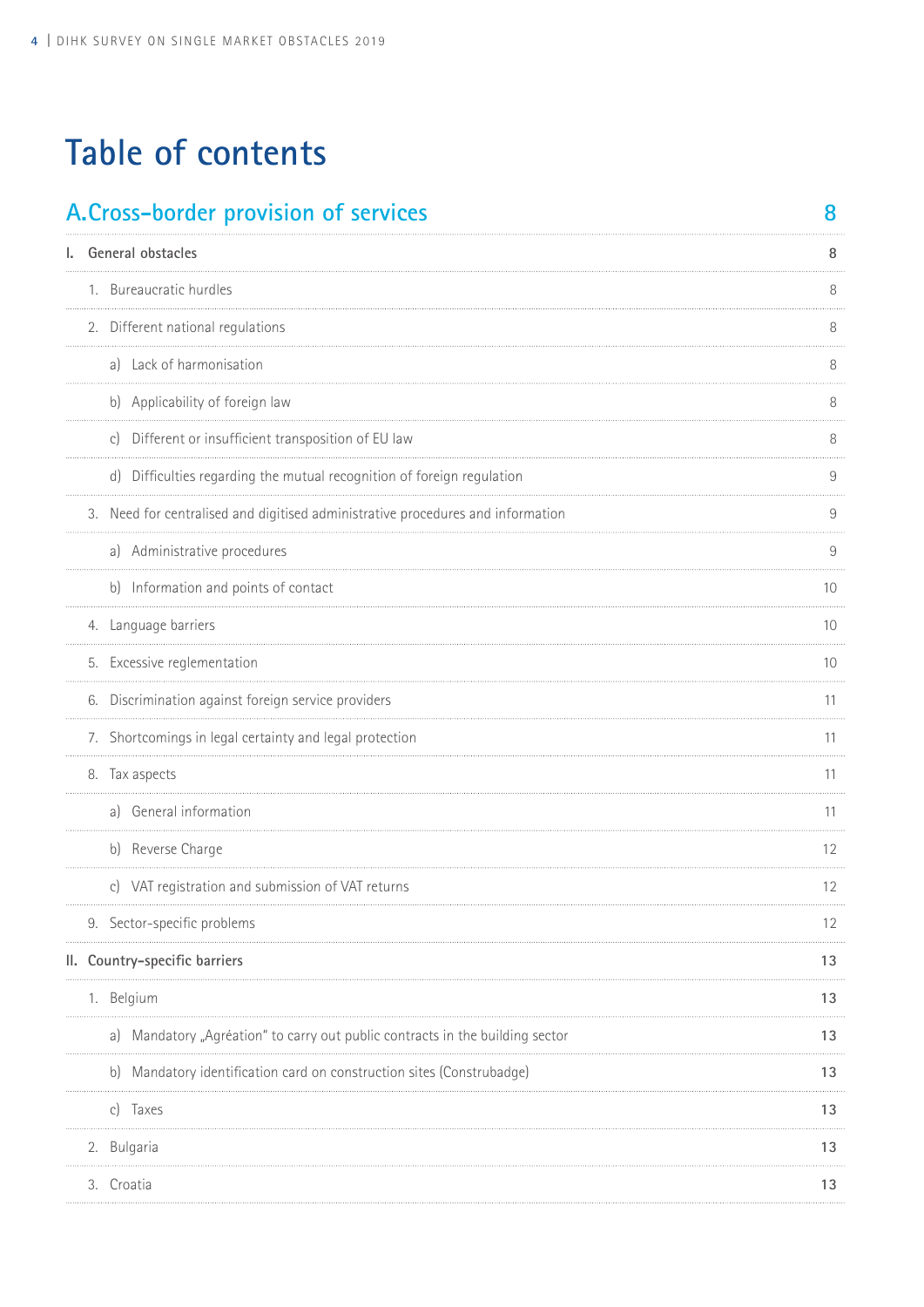| 4. Finland                                                                      | 14 |
|---------------------------------------------------------------------------------|----|
| 5. Greece                                                                       | 14 |
| 6. Italy                                                                        | 14 |
| 7. Poland                                                                       | 14 |
| a) Taxes                                                                        | 14 |
| b) Legal certainity                                                             | 15 |
| c) Recognition of workplace training                                            | 15 |
| 8. Slovakia                                                                     | 15 |
| 9. Slovenia                                                                     | 15 |
| a) Public procurement                                                           | 15 |
| b) General legal protection                                                     | 15 |
| 10. Spain                                                                       | 15 |
| a) Tax authority requires Spanish bank account                                  | 15 |
| b) Invoicing to public authorities only via an electronic system                | 15 |
| c) Digital certificates/Electronic communication with authorities               | 16 |
| d) Appointment of a fiscal representative for permanent establishments in Spain | 16 |
| e) Tax procedure/Pre-tax refund                                                 | 16 |
| 11. Sweden                                                                      | 16 |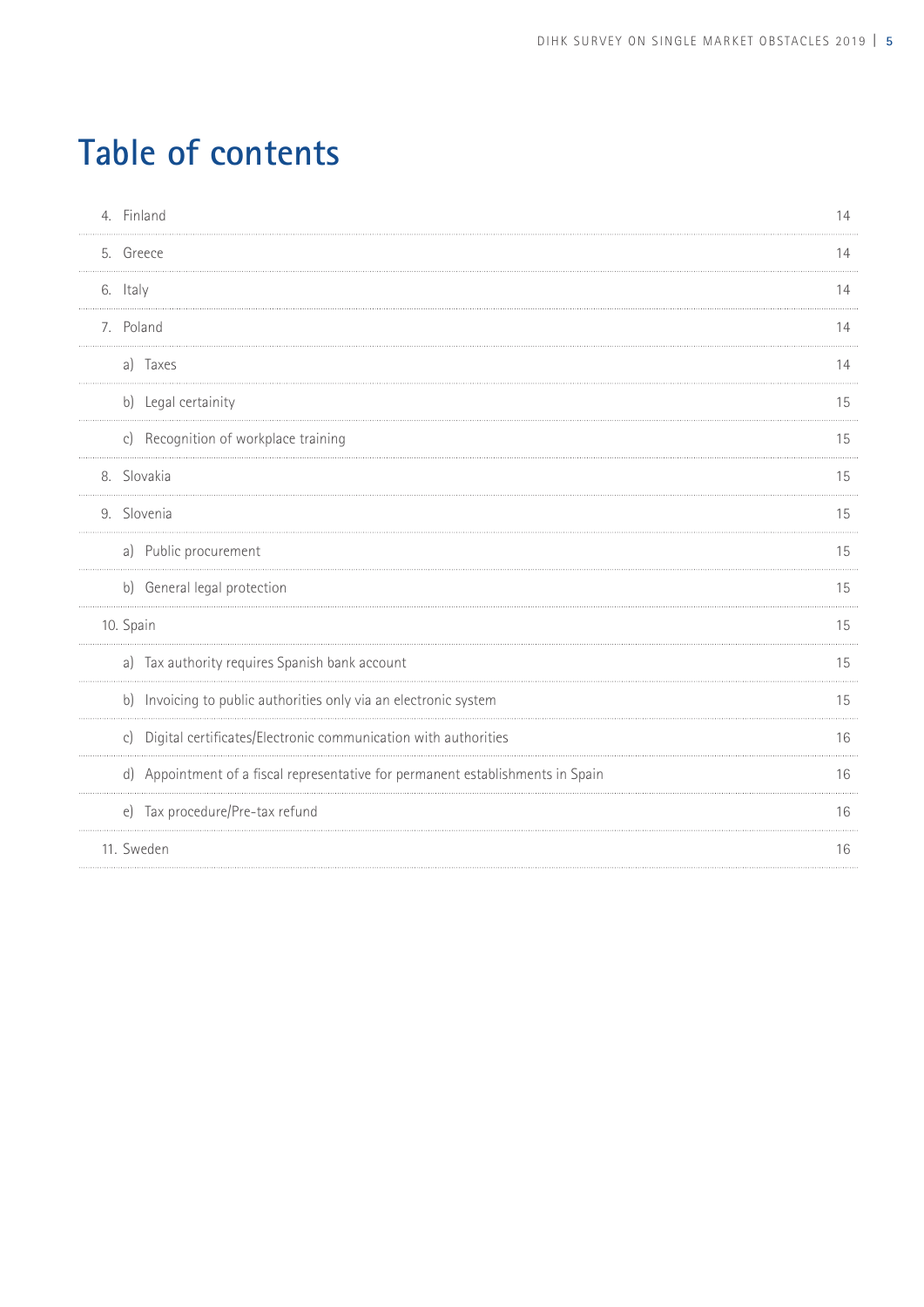| 16 |
|----|
| 16 |
| 16 |
| 17 |
| 17 |
| 17 |
| 18 |
| 18 |
| 18 |
| 18 |
| 18 |
| 18 |
| 18 |
| 19 |
| 19 |
| 19 |
| 19 |
| 19 |
| 19 |
| 19 |
|    |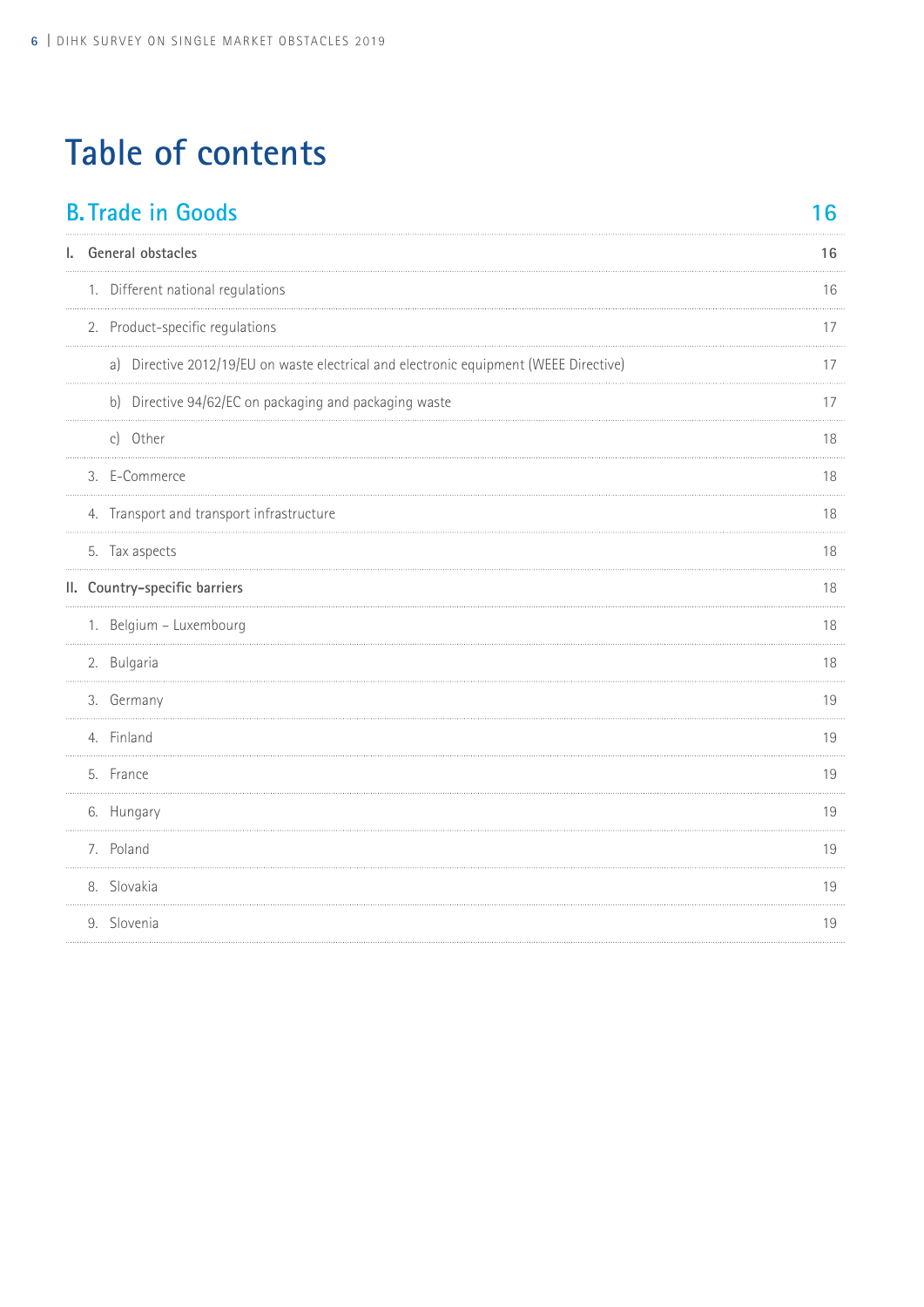| C. Establishment and investment in other EU countries | 20 |
|-------------------------------------------------------|----|
| I. General obstacles                                  | 20 |
| II. Country-specific obstacles                        | 20 |
| 1. Bulgaria                                           | 20 |
| 2. Finland                                            | 20 |
| 3. Croatia                                            | 21 |
| 4. Greece                                             | 21 |
| 5. Italy                                              | 21 |
| 6. Poland                                             | 21 |
| a) General                                            | 21 |
| b) E-signatures                                       | 21 |
| 7. Sweden                                             | 22 |
| 8. Slovakia                                           | 22 |
| 9. Slovenia                                           | 22 |
| 10. Spain                                             | 22 |

| D. Who we are               |  |
|-----------------------------|--|
| E. Contact                  |  |
| F. Background to the survey |  |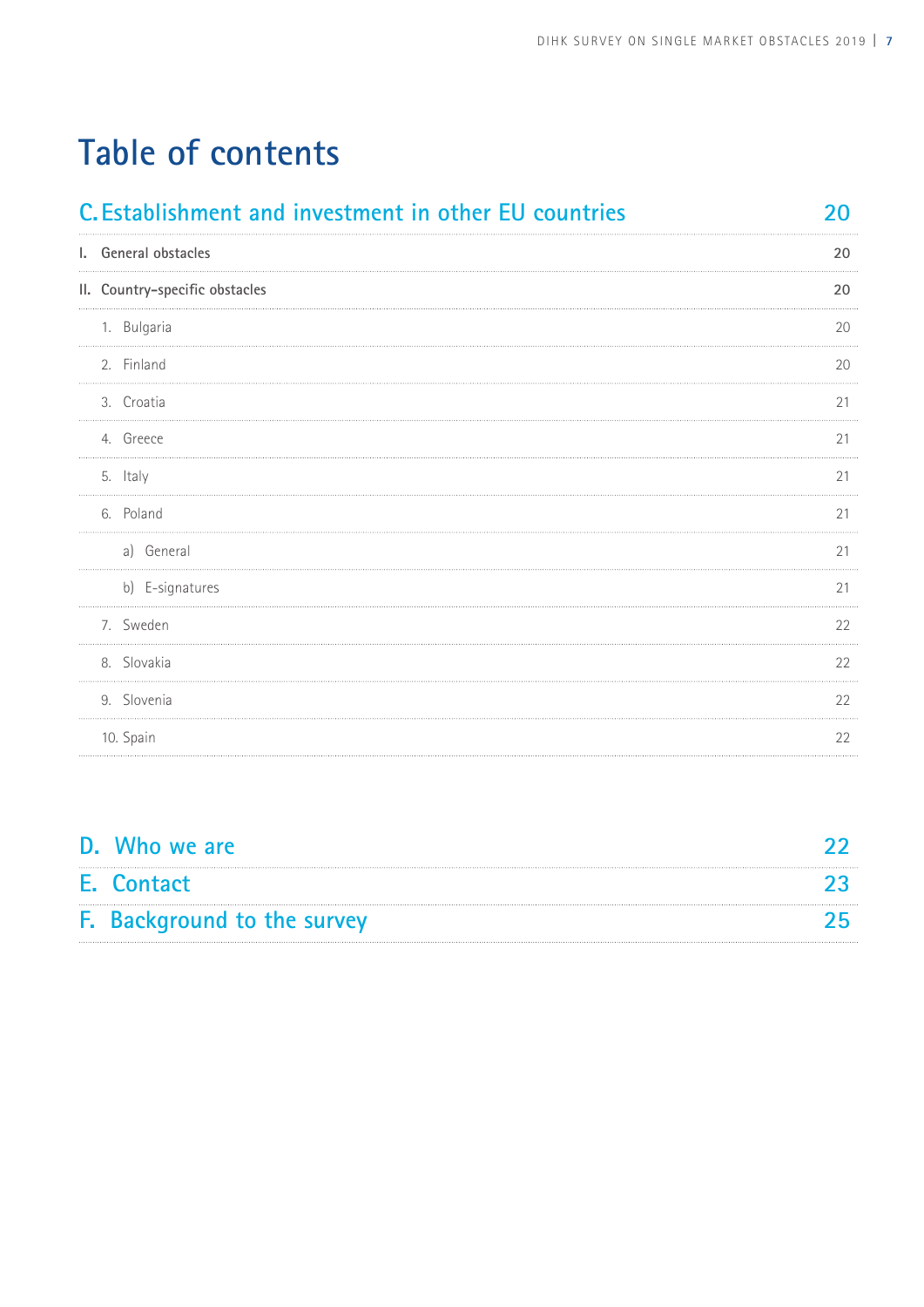## **A. Cross-border provision of services**

#### **I. General obstacles**

## **1. Bureaucratic hurdles**

Businesses complain about the sometimes complicated and confusing national rules for the provision of cross-border services and about complex, burdensome and lengthy administrative procedures. Consequently, starting and operating a cross boarder activity is rendered more laborious, time-consuming, costly and – in the case of errors leading to sanctions – also riskier and therefore less attractive. Such complaints concern in particular France, Luxembourg, Austria, Italy and Spain. Especially smaller companies, which are operating across borders for the first time, are suffering from this necessary effort. According to the experience of the Bayreuth Chamber of Industry and Commerce, "many companies tend to perceive an increase in national barriers rather than a simplification". According to this IHK, after their first experiences with cross-border services, e.g. in France and Italy, some companies would prefer in future "to not process orders rather than to have to carry out the necessary bureaucratic work again". Some companies have also complained about foreign customers often not being able to estimate the additional bureaucratic work born by companies, and not wanting to accept the cost calculation based hereupon.



*Note: Much information provided by companies relates to labour and social policy issues which cannot be included in this survey.*

*Contact: e.g. IHK Aachen, IHK Bayreuth, IHK Bielefeld, IHK Bodensee-Oberschwaben, IHK Chemnitz, IHK Darmstadt, IHK Halle, IHK Dresden, IHK Koblenz, IHK Magdeburg, IHK Schwerin, IHK Südlicher Oberrhein, AHK Belgium, AHK Finland, AHK Greece, AHK Croatia, AHK Luxembourg, AHK Netherlands, AHK Sweden, AHK Spain*

#### **2. Different national regulations**

#### **a) Lack of harmonisation**

In general, companies wish for uniform rules for the provision of services throughout the EU, in order to reduce the effort and costs related to the adaptation to varying legal requirements in cross-border activities. This also applies to administrative procedures, such as the registration of activities and employees.

## *Contact: IHK Bayreuth, IHK Bodensee-Oberschwaben, IHK Chemnitz, IHK Dresden*

In particular, the fragmentation of consumer protection law hampers cross-border activities in Europe. Companies would welcome uniform regulations in this field. However, legal harmonisation especially promotes the Single Market if the economic benefits that companies gain through uniform regulations outweigh the simultaneous costs incurred by companies resulting from a new EU regulation and any new obligation. An appropriate balance must be struck between the interests of businesses and consumers. Consumer's responsibility should remain the guiding principle in consumer law; contractual freedom between companies and their customers should regain importance.

*Contact: IHK Köln*

## **b) Applicability of foreign law**

Companies are often obliged to apply foreign law. This can cause them considerable difficulties and cost time and money, especially when companies do not settle permanently, but only provide services temporarily. The different legal provisions of the Member States also have an impact on planning and price calculation.

It would be important for distributors to be able to agree without further restriction on the applicability of their respective national consumer laws. This would provide greater legal clarity for businesses and avoid high legal investigation costs. Companies should not be obliged to conclude contracts under foreign legal systems. This is particularly important for SMEs or start-ups which, due to their size and structure, are not equipped to process many orders in many languages and to respect all consumer rights of the EU Member States (cf. on the application of the consumer's home country, Art. 6 Rome I Regulation). Since the level of consumer protection is generally high in all EU Member States, this would not lead to a reduction in consumer protection.

*Contact: IHK Köln, IHK Magdeburg, AHK Sweden*

#### **c) Different or insufficient transposition of EU law**

Companies also complain about the different transposition of EU law in the Member States. The AHK Sweden writes: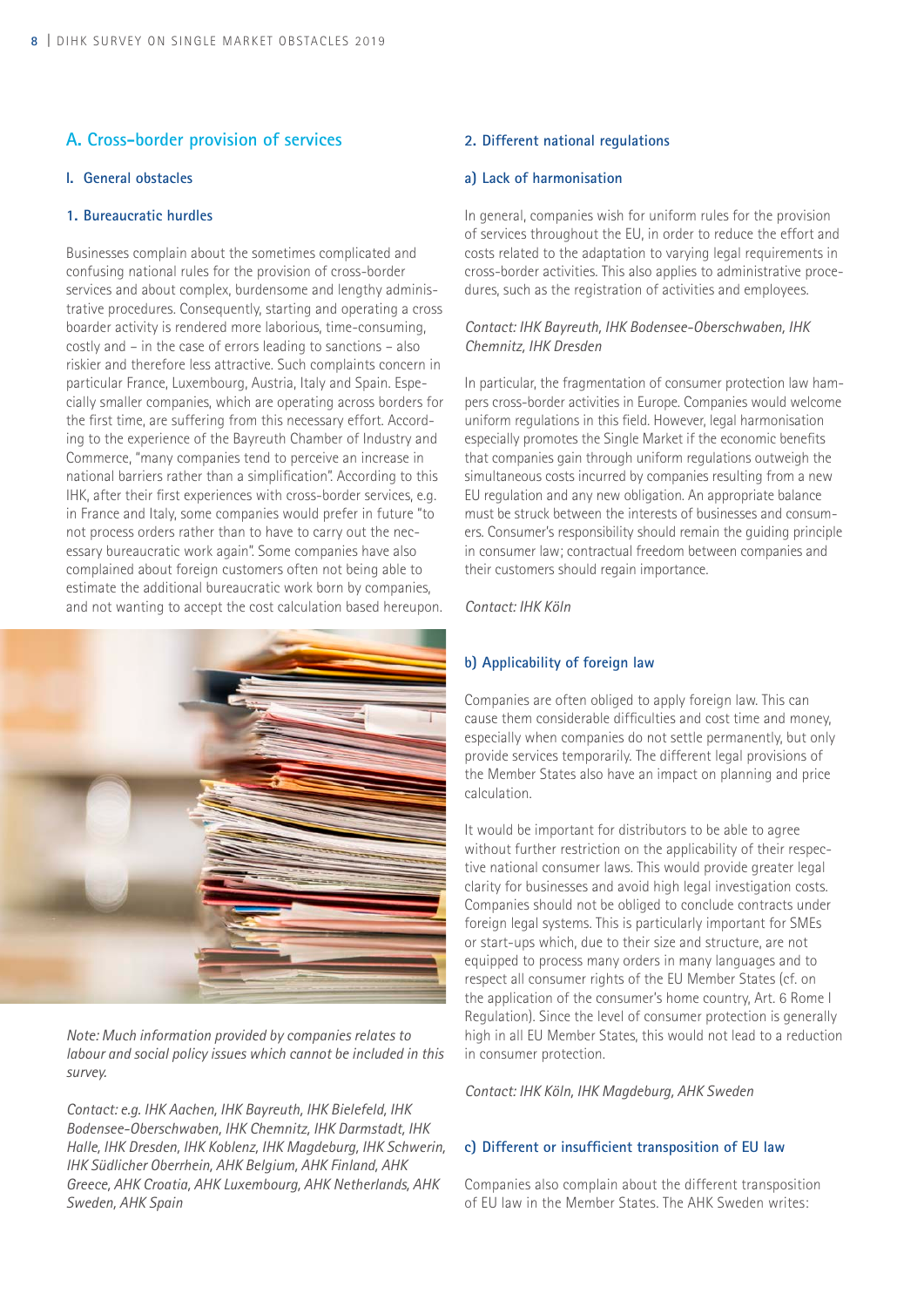"National transpositions of EU directives lead to considerable differences in the respective provisions and ultimately there are no uniform standards in force". In many areas, EU directives leave the Member States much room for manoeuvre. Another major problem is that EU rules are interpreted inconsistently by national governments, authorities and courts, sometimes due to insufficient knowledge of existing EU law. This means that EU rules will not achieve the harmonisation hoped for, which would simplify cross-border operations for businesses. The IHK Bodensee-Oberschwaben states: "The large scope for national deviations makes it more difficult (especially for small and medium-sized enterprises) to effectively perceive the Single Market for services". This is why the IHKs Bayreuth and Darmstadt are in favour of an EU-legislation consisting in regulations instead of directives.

#### *Contact: IHK Bayreuth, IHK Bodensee-Oberschwaben, IHK Darmstadt, IHK Düsseldorf, AHK Sweden, AHK Slovakia*

One example is the General Data Protection Regulation (GDPR), which is not implemented uniformly throughout the EU. This is due to many of the EU Member States' scope for action, but also to a partly inconsistent interpretation. AHK Finland reports: "There are sometimes different views, e.g. regarding who is the controller and who is the processor (e.g. in personnel management). This leads to a need for clarification in international business relations, which does not serve the smooth running of business." An EU-wide uniform interpretation of existing law would greatly help businesses to reap the benefits of approximation in their day-to-day business.

## *Contact: AHK Finland, Annette Karstedt-Meierrieks, DIHK (see also DIHK Position Paper of 2.7.2019)*

In addition, the often incorrect transposition of EU law into national law is a problem, along with the fact that national authorities and courts sometimes simply do not apply EU law. As a result, the freedom of businesses to provide services guaranteed by the EU Treaty and enshrined in many EU laws is not effectively implemented in practice, and entrepreneurs can only make use of this freedom under difficult conditions. Examples hereof are public procurement (see e.g. AHK Slovenia report, p. 15) and the use of electronic signatures from other EU Member States. Electronic signatures are increasingly required for many administrative steps such as company registration, filing of annual accounts or filing of documents. Companies would like to see both national and generally accepted international procedures be admitted in all EU Member States, without companies having to use the procedure approved for one single country and to purchase the necessary software/hardware in addition, as is the case in Poland, Sweden and Spain, for example. The elDAS Regulation (Regulation (EU) No. 910/2014 on electronic identification and trust services for electronic transactions in the Single Market and repealing Directive 1999/93/EC) must be effectively implemented (see also p. 15, 16 and 21).

#### *Contact: IHK Bayreuth, AHK Poland, AHK Sweden, AHK Spain*

## **d) Difficulties regarding the mutual recognition of foreign regulation**

There are difficulties with the mutual recognition of national regulation in other EU Member States. For instance, certain companies complain about the inconsistent recognition of professional qualifications in the Single Market, despite the existence of EU-wide regulation of this matter. The same applies to e-signatures. The freedom to provide services is also realised by the mutual recognition of national standards according to ECJ case law. In particular, where this is provided for under EU law, as is the case under the Directive on the recognition of professional qualifications or the eIDAS Regulation, this must also be implemented effectively so that companies can actually benefit from the freedom to provide services. State authorities are responsible for this. The SOLVIT centres are important points of contacts in this regard.

*Contact: IHK Koblenz, AHK Finland, AHK Greece, Dr. Knut Diekmann, DIHK*

## **3. Need for centralised and digitised administrative procedures and information**

## **a) Administrative procedures**

Simple and easily accessible digitised administrative procedures are very important for businesses. This also makes it easier for businesses to have cross-border activities, because it reduces the efforts and also the costs related hereto. With the Single Digital Gateway (SDG), a number of administrative procedures will have to be made available online in the coming years. However, not all administrative procedures relevant for service providers are included in the SDG. Administrative procedures must still often be carried out separately in each country. And with the exception of certain limited EU-wide requirements, each procedure and portal looks different – even if in the future, some of them will be linked to the EU website. In addition, documents and evidence already submitted in the home country are often required to be submitted again to foreign authorities in the EU.

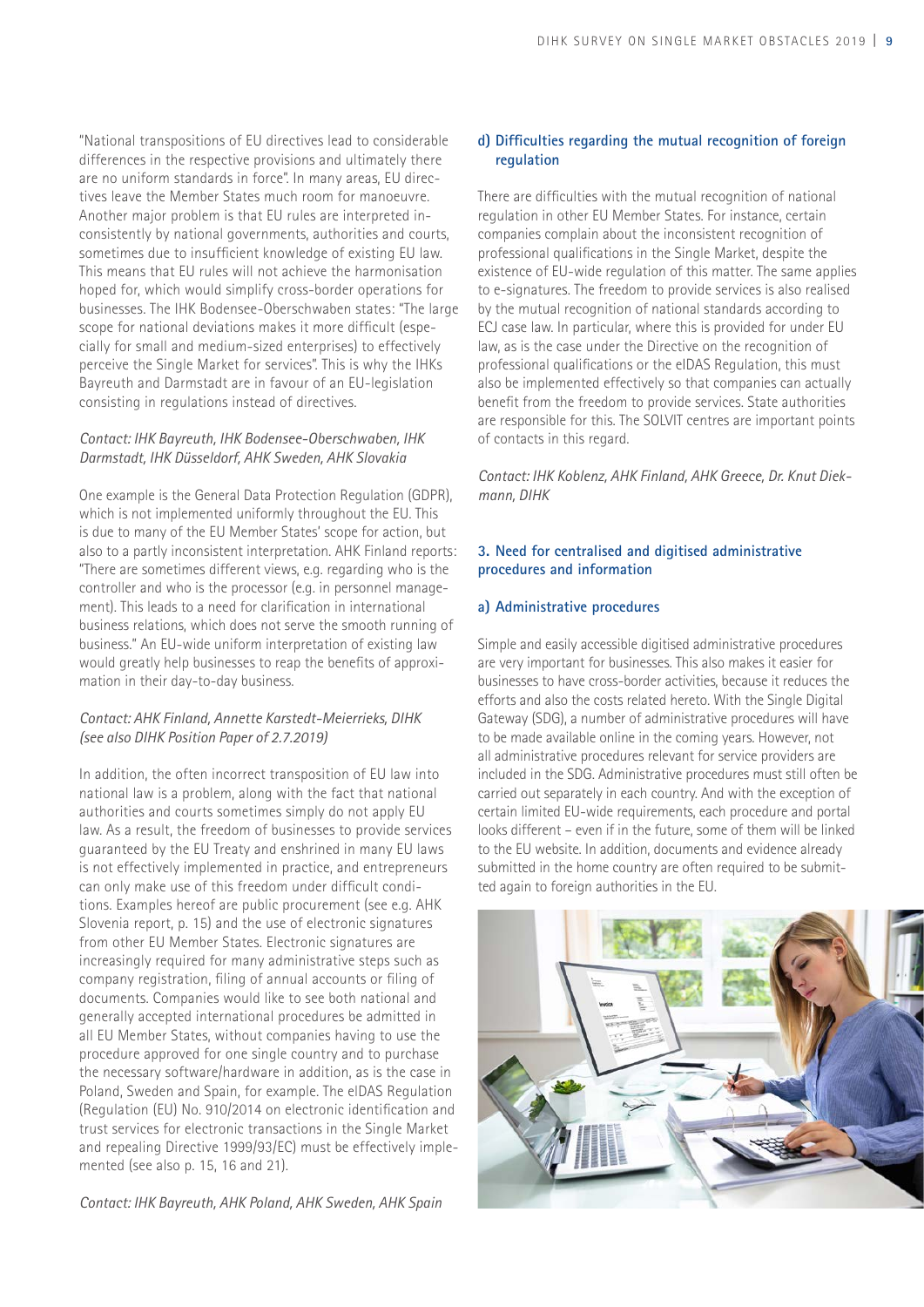From the business point of view, however, a single EU-wide electronic portal would be helpful for all necessary notifications related to the provision of services. Then, companies would not have to familiarise themselves with the formalities required by any additional Member State, which is particularly timeconsuming and costly, especially for SMEs. In addition, the IHK Darmstadt, for example, believes that a joint EU office should "centrally administer the applications for cross-border administrative procedures". This would guarantee uniform handling and ensure that national unilateral action would be curbed. Documents that have been submitted once should not have to be submitted again (once-only principle). In this way, unnecessary duplication of administrative work can be avoided. The establishment of so-called "one-stop shops" is also welcomed by companies, because then all procedural steps can be handled by one contact person, which makes it considerably easier for companies to deal with the authorities. There is also hope that the procedure will be shortened, as processing times are currently often too long and not practice-oriented. As the experience of the IHK Darmstadt shows, particularly the length of administrative proceedings "has a prohibitive effect instead of promoting intra-community trade in services".

*Contact: IHK Bodensee-Oberschwaben, IHK Darmstadt, IHK Dresden, IHK Erfurt, AHK Greece, AHK Slovakia* 

#### **b) Information and points of contact**

The Single Digital Gateway also brings improvements regarding the provision of information and the search of points of contact. The further expansion of the "Your Europe" portal is rated as positive by the IHKs, as is an improvement of the single points of contact (SPC) and a strengthening of the Enterprise Europe Network (EEN). The EU Commission and the EU Member States are increasingly endeavouring to make the relevant information available on the Internet in a bundled and easily understandable form and to name contact persons. Nevertheless, many improvements are still needed. Good, complete and up-to-date information concerning national and European requirements, also in English – or better in German as well – is still not sufficiently available. However, it is urgently needed by companies in order for them to be certain to comply to all requirements without spending a disproportionate effort in obtaining information. For companies, this means not only time and cost savings, but also legal certainty and a lower risk of sanctions for non-compliance with obligations. An effective implementation of the SDG is still missing. For this purpose, the Member States must actually provide information to the EU Commission and make contact persons available.

The IHK Darmstadt, therefore, calls for a further improvement of the "Your Europe" portal: "From the point of view of entrepreneurs, it is essential to obtain a complete overview of the regulations governing the provision of services in the EU Member States. This overview must be available online in an easily accessible place in all official EU languages. (...) This does not only create transparency but also pressure to compete between business locations and complete the Single Market." In addition, there must always be a contact person "to help with questions concerning national rules".

*Contact: IHK Bayreuth, IHK Bodensee-Oberschwaben, IHK Darmstadt, IHK München, AHK Greece, AHK Croatia, AHK Netherlands*

#### **4. Language barriers**

Several IHKs and AHKs also mention the language barrier as a problem in the cross-border provision of services. The obtention of information in a foreign language and necessary translation of documents is a major effort for companies, especially for SMEs. Information, regulations, collective agreements etc. are often only available in national language, as are online reporting portals. It is not possible in all Member States to obtain information in English or to register in English. This can make it considerably more difficult to obtain information and communicate with the authorities. The IHK Magdeburg states: "companies that do not have personnel with the corresponding foreign language skills are often faced with a great challenge".

For this reason, all information should be available at least in English and reporting portals should also be usable in English, as is the case with the Single Digital Gateway. According to the IHK Südlicher Oberrhein, "a translation of the documents or certificates to be kept available (into the language of the host country) should generally not be necessary, because this is disproportionately time-consuming and expensive. At best, a translation into English should suffice". Also the requirements for the provision of services should usually not require comprehensive language skills in the national language either, as this could challenge the freedom of services.

*Contact: IHK Bayreuth, IHK Bodensee-Oberschwaben, IHK Dresden, IHK Magdeburg, IHK Südlicher Oberrhein, AHK Greece, AHK Italy, AHK Netherlands, AHK Spain*

#### **5. Excessive regulation**

The regulatory environment for enterprises, in particular SMEs, should become simpler and more transparent. Although many areas are unregulated, national requirements continue to create difficulties for cross-border trade in services. The databank of regulated professions shows that some Member States regulate more than others. For every newly introduced regulation a prior control of its aim and actual added value must be made – this is also provided by EU law. Existing regulation must be examined critically as well. In some cases, a further reduction in the number of regulated professions and in the requirements for the provision of certain services is needed. It is also important to strike an appropriate balance between entrepreneurial freedom and the interests of service recipients and also security requirements in hazardous industries.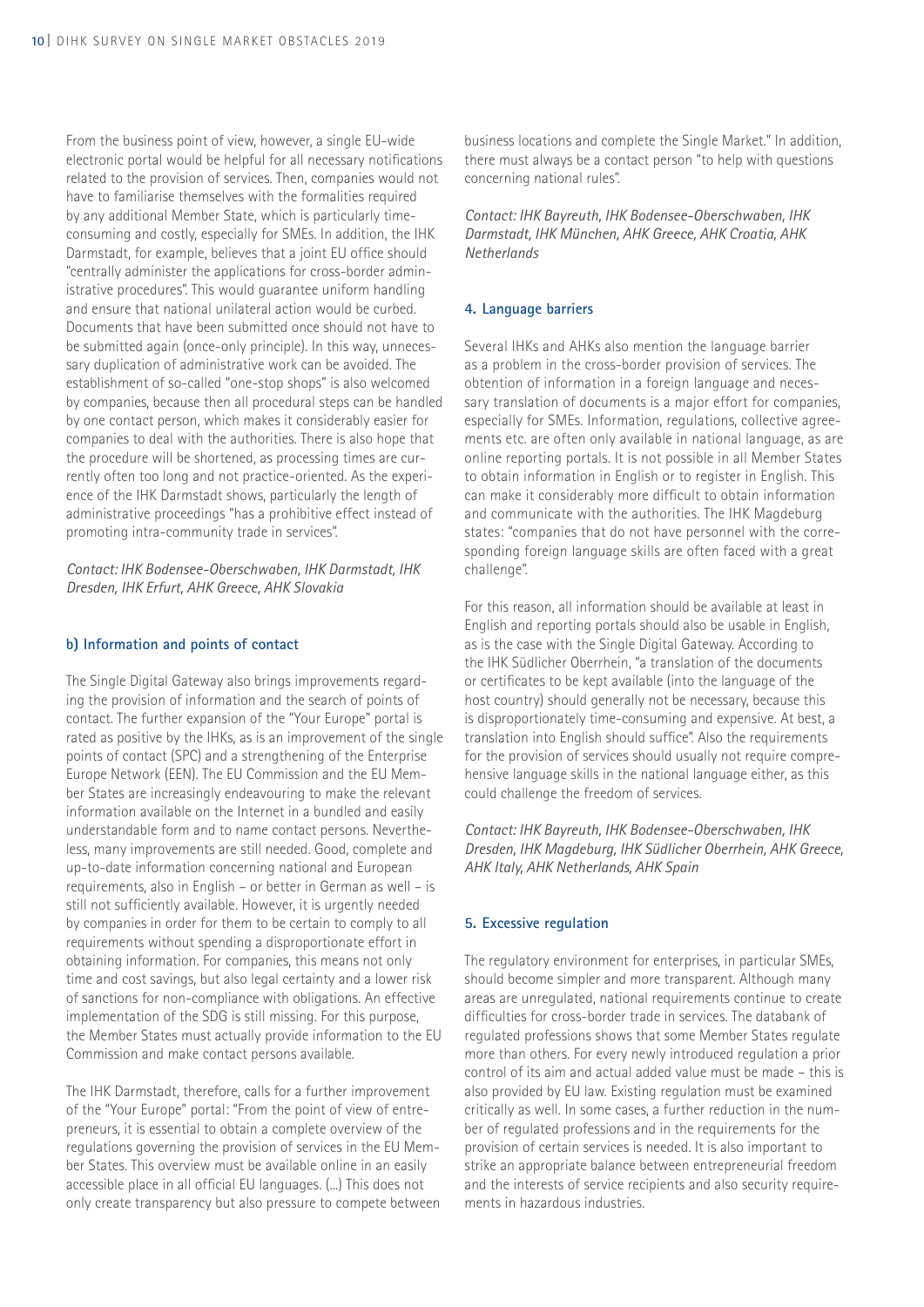*Contact: IHK Bayreuth, IHK Darmstadt, Dr. Knut Diekmann, DIHK*

#### **6. Discrimination against foreign service providers**

In spite of the convergence of the EU Single Market, foreign companies are repeatedly put at a disadvantage compared to domestic companies, partly due to protectionist legislation. To avoid such distortions of competition, national authorities and courts should respect the fundamental freedoms of the Single Market, including the principle of non-discrimination, and the Commission should vigorously pursue possible infringements.

#### *Contact: IHK Bayreuth, AHK Croatia, AHK Spain*

One example is public procurement. In a number of Member States, in particular Slovenia (see p. 15), companies from outside the EU regularly face difficulties with respect to the attribution of public contracts and discrimination. In addition, the procedures are long and complicated.

#### *Contact: AHK Bulgaria, AHK Slovenia*

#### **7. Shortcomings in legal certainty and legal protection**

In a number of Member States, cross-border companies also suffer from shortcomings in legal certainty and legal protection. Despite the gradual improvement of the application of EU law, of legal certainty and of the efficiency of legal systems in EU Member States, they are still inadequate in a number of Member States. Businesses complain about insufficient implementation of EU law and (EU) law infringements by administrations (see above, p. 8). But the legal system is a location factor which is of great importance for the decision of companies to engage in the respective region. EU legislation must be transposed correctly and quickly, applied uniformly and enforced consistently to ensure a level playing field for all European businesses.

In addition, there is a lack of legal certainty due to frequent, sometimes retroactive changes in legislation, especially in tax law. This makes it difficult for investors in particular but also for service providers, to adapt in a timely manner to the current legal situation. Legal protection against infringements of EU law is inadequate. Lengthy administrative and court proceedings, inefficient and poorly equipped authorities and courts as well as protectionism on the part of the public authorities hinder the exercise of fundamental freedoms and fundamental rights as well as the use secondary legislation by companies. Sometimes there is a lack of political independence in the administration, but also in the judiciary. Corruption persists, particularly in the administration of some Member States, but sometimes also in the judiciary. This destroys confidence on the part of companies in the local legal system and hampers competition from companies that respect the law. It also has a negative impact on companies wishing to enforce claims against domestic authorities or business partners. Indices of international organisations such as the World Justice Project Rule of Law Index, the Corruption Perception Index of Transparency International, the Ease of Doing Business Index of the World Bank and the Global Competitiveness Report confirm these problems. Shortcomings in the judicial systems are also clearly visible in the EU Justice Scoreboard, whereas shortcomings in the national legal systems are shown in the EU's rule of law proceedings against certain EU Member States (see also below under Investments p. 20).

*Contact: AHK Bulgaria, AHK Croatia, AHK Greece, AHK Italy, AHK Poland, AHK Slovakia*

#### **8. Tax aspects**

#### **a) General information**

Value added tax (VAT) is difficult to handle for companies in the mass business – this applies to both national and EU cross-border situations. This is accompanied by high administrative burden, an increase in legal uncertainty and high

financial and liability risks. For example, different evidence requirements in individual Member States and different procedures in the settlement of input tax pose a risk for entrepreneurs. In addition, various VAT exceptions in different states add complexity to companies trading cross-border and raise the question for them whether they should trade cross-border at all as they look for answers to the following fundamental questions:

- whether the vendor or the customer has to pay the tax,
- which tax rate applies,
- in which state VAT is to be paid and • which national regulations must be
	- observed.

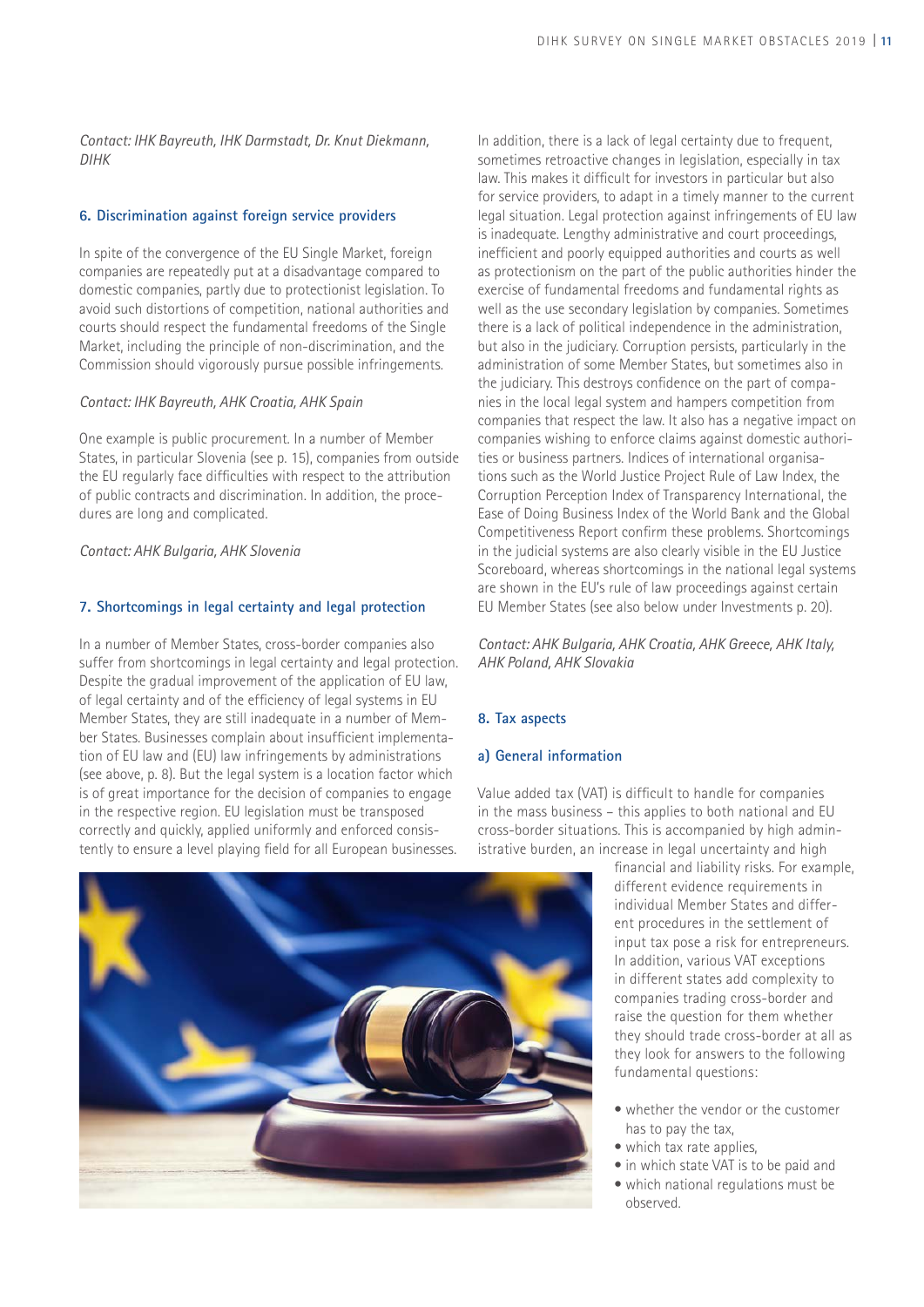*Contact: IHK Koblenz, IHK Magdeburg, AHK Poland, AHK Spain, Brigitte Neugebauer and Malte Weisshaar, DIHK*

#### **b) Reverse Charge**

The simplification rule of reverse charge (RC) still does not cover all cross-border services (i.e. services provided by a trader established abroad in a certain country), such as real estate services. In addition, the conditions for the application of the RC procedure differ in various aspects. In Germany, for example, it is not necessary for the recipient of services to be resident in Germany; a foreign customer might have to register for tax reasons in Germany. However, in other Member States (e.g. Portugal) the application for the RC procedure presupposes the residence of the customer in that State; otherwise the supplier must charge VAT and pay it to the foreign tax authorities. The changes in the application of the RC procedure to purely domestic situations (in Germany, for example, with regard to construction services), which sometimes take place in rapid succession as part of the fight against fraud, are also difficult for companies to keep track of. Additionally, they have to deal with the respective national VAT law in corresponding cases. Furthermore, a number of questions of interpretation arise, such as the treatment of subcontractor cases or the scope of some of the exemption rules. The distinction between 'contract for service delivery' (in German "Werkleistungs-Vertrag") and 'contract for manufacture and supply' ("Werklieferungs-Vertrag"), which does not exist in all Member States, also becomes relevant here.

Derogations should be abolished where possible and the RC procedure should be generally applicable in B2B cases. In addition, the conditions for application should be defined uniformly throughout the EU. It is particularly difficult for SMEs to keep track of this and apply all the rules correctly.

*Contact: IHK Südlicher Oberrhein, Malte Weisshaar and Brigitte Neugebauer, DIHK*



#### **c) VAT registration and submission of VAT returns**

VAT registration and the associated obligations to submit VAT returns in the various EU states still represent a hurdle for SMEs. Here it would be helpful to standardize formalities or even create a uniform registration portal (similar to the MOSS system) for services to private customers (B2C). At the same time, VAT regulations should be further harmonised. Different provisions of the respective national material law pose great difficulties, particularly for SMEs. In addition, the national procedural tax rules are also a considerable obstacle. An adjustment should also be sought in this respect.

*Contact: IHK Südlicher Oberrhein, Malte Weisshaar and Brigitte Neugebauer, DIHK* 

#### **9. Sector-specific problems**

The construction industry is particularly affected by bureaucratic difficulties, such as the complex registration obligations in France (professional identification card or Cartes d'identité professionnelle BTB) and Spain (REA register).

#### *Contact: IHK Bodensee-Oberschwaben, IHK Halle, IHK Südlicher Oberrhein*

With regard to insurance intermediaries, bureaucracy is created partly by EU law and partly by national law. If an insurance intermediary wants to go to another EU country to carry out insurance mediation, he must notify this the registration authority, in Germany the IHK, which in turn transmits this to the host country (§ 11a para. 4 GewO). This serves to implement Articles 4 and 6 of the Insurance Distribution Directive (IDD). However, the notification procedure is very complicated and time-consuming. Not all registry authorities forward the reports correctly and promptly or process them correctly. In addition, it is disputed whether the insurance intermediary is, nevertheless, allowed to operate abroad immediately. When using the freedom to provide services, waiting for the confirmation notification for the information sent should not be a prerequisite for action. However, the Directive provides otherwise and there is legal uncertainty. All in all, the effort involved makes it very difficult to have business activities in other EU countries.

Apart from that, the orderly financial circumstances of the relevant traders must be reviewed within the framework of a complex licensing procedure in accordance with § 34d GewO. For this purpose, information in debtor registers of the last five years must be checked; an extract hereof shall be submitted. If the persons concerned have resided in other European countries during this period, the foreign debtor registers must also be checked. In practice, however, it is very difficult to gain access to the relevant foreign registers. The IHK Dresden reports: "In general, you don't know the competent authorities that can provide information or concrete extracts".

*Contact: Mona Moraht, DIHK, IHK Dresden*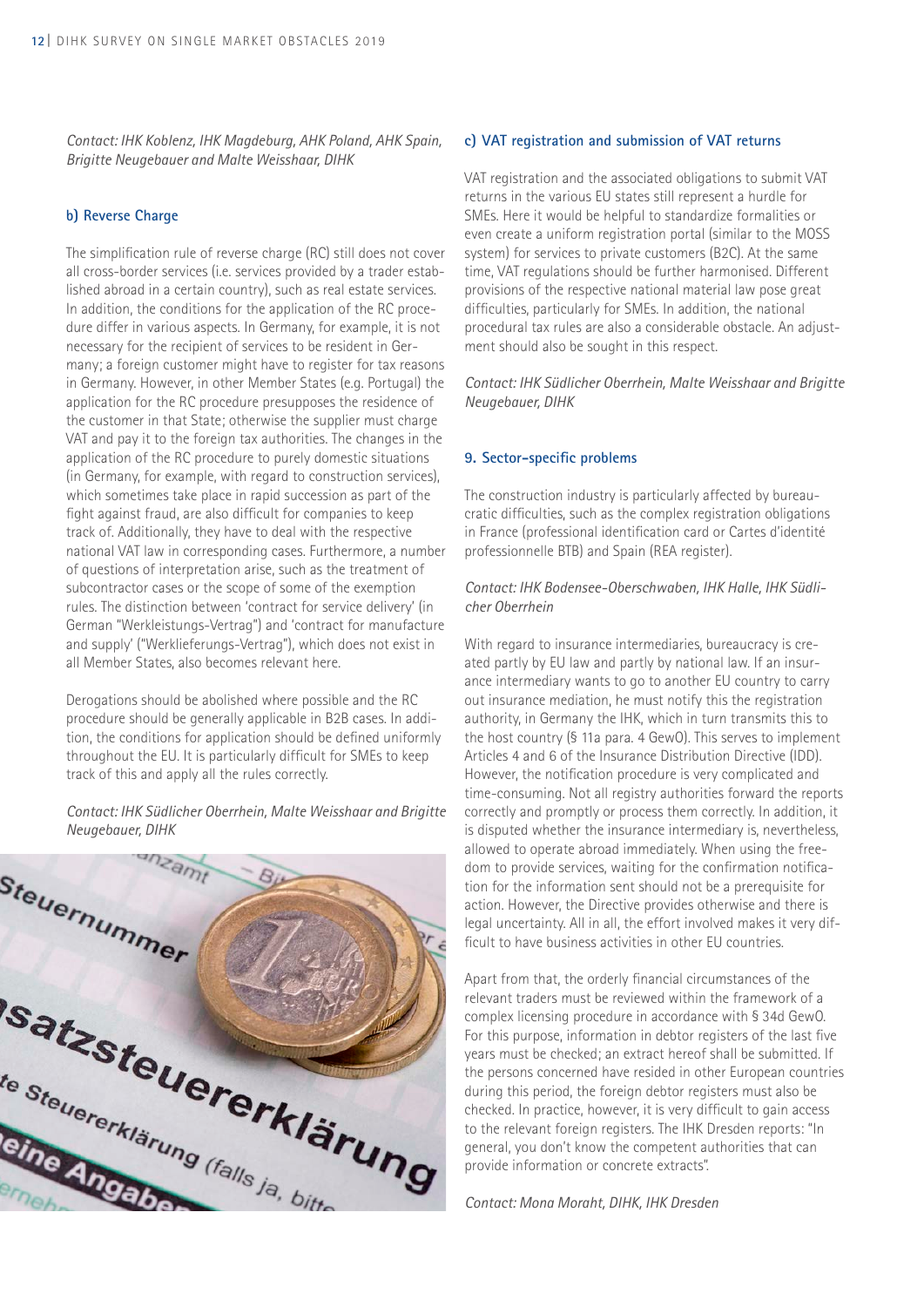## **II. Country-specific barriers**

## **1. Belgium**

## **a) Mandatory "Agréation" to carry out public contracts in the building sector**

In Belgium, the construction sector incurs considerable administrative burden and cost. In Belgium, a so-called "Agréation" is required to carry out public contracts in the construction sector. The necessary documents for granting the "Agréation" depend on the desired class, but in most cases include the following documents:

- Police clearance certificate (criminal record)
- Commercial register excerpt or business registration
- Certificate of proof of no previous bankruptcy and paid taxes and social security contributions
- Certificate of incorporation of the company and amendments to the partnership agreement
- Certificate of satisfaction of previous clients
- Certificates relating to the balance sheets (e.g. copy of last published balance sheet)
- List of academic diplomas and other certificates awarded to managers
- Various completed and signed forms which can be found on the homepage (https://economie.fgov.be/fr/themes/entreprises/secteurs-specifiques/qualite-dans-la-construction/ agreation-des-entrepreneurs).

This leads to considerable administrative burden for the companies concerned.

## **b) Mandatory identification card on construction sites (Construbadge)**

Since 1st of October 2014, construction workers have been obliged to carry a so-called Construbadge on Belgian construction sites so that they can be identified. Construction companies are obliged to apply to the so-called Safety Fund for the Existence of Construction Workers ("Fonds voor Bestaanszekerheid van de Werklieden uit het Bouwbedrijf"/"Fonds de Sécurité d'Existence des ouvriers de la construction", fbz-fse Constructiv) and to pay a fee. However, the Construbadge will not be sent abroad, e.g. Germany. For foreign construction companies, this not only means a considerable obstacle to their cross-border activities, it also constitutes discrimination against domestic providers.



## **c) Taxes**

It is necessary for the supplier, if he is the person liable for payment of VAT, to register for VAT in Belgium. In the worst case, this registration can take up to three months. In addition, there are numerous formalities to be respected depending on the value of the benefits: a daily attendance registration or a contract registration with the social insurance, for example.

*Contact: AHK Debelux*

### **2. Bulgaria**

From the point of view of the AHK, deficiencies in public administration are a major problem for companies in Bulgaria (cf. also p. 13). According to the annual business survey of the Bulgarian AHK, 62% of the companies express the most dissatisfaction regarding the fight against corruption. 54% of enterprises are discontent with the lack of transparency of public administration in public procurement. However, confidence in the public administration in general is rising steadily, suggesting a process of improvement (see section on investments p. 20).

*Contact: AHK Bulgaria*

## **3. Croatia**

According to a snap survey by the AHK Croatia among companies from its board, one third of the companies surveyed felt restrictions on foreign service providers and difficulties in providing services. Half of the companies feel discriminated in relation to local service providers. Complex regulatory requirements and administrative procedures, unnecessary bureaucracy, ineffectiveness, the lack of transparency and independence of the public administration, as well as retroactive changes in legislation are seen as obstacles. In some cases, there is corruption.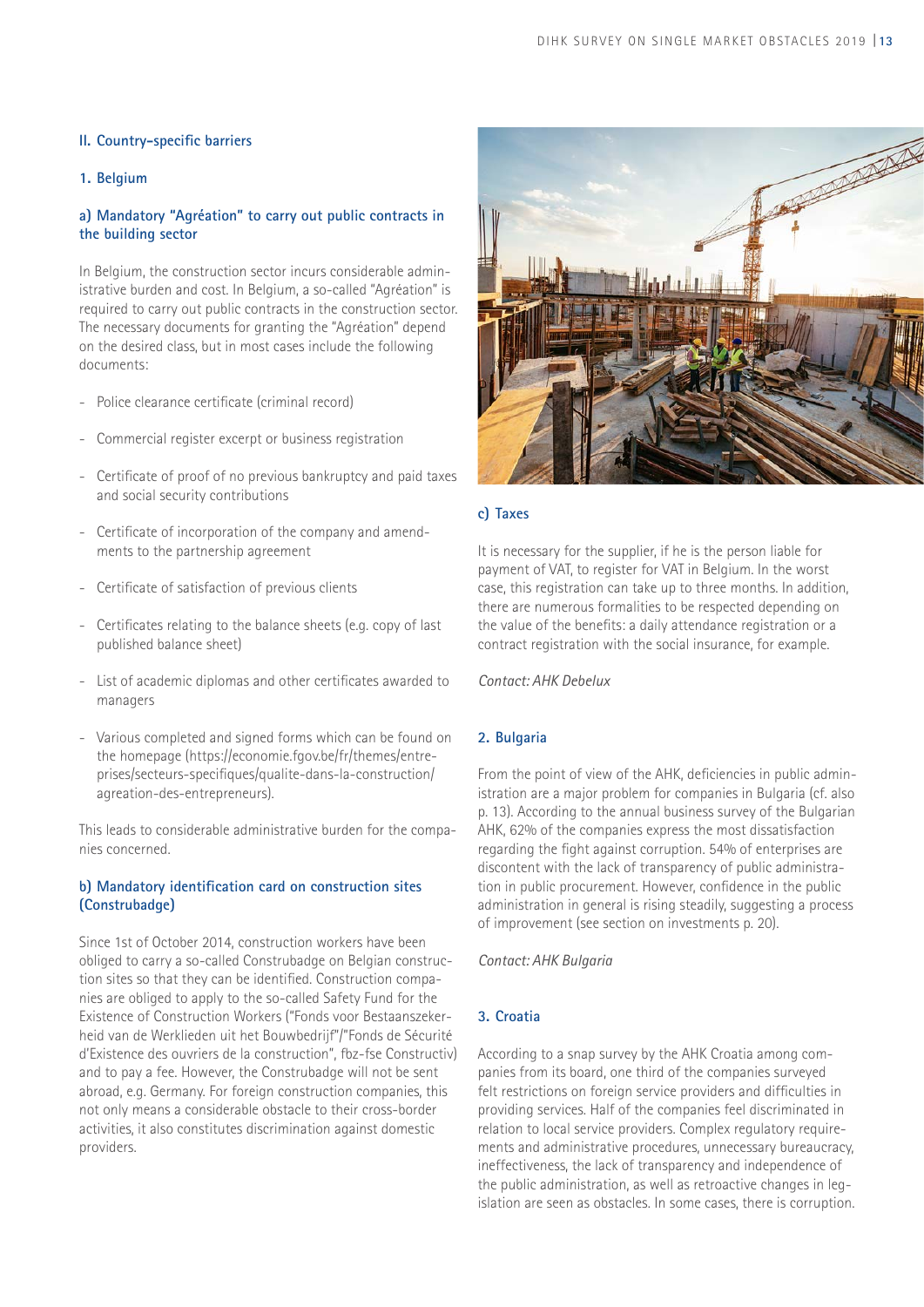The judiciary works very slowly (see p. 11). Foreign companies are often not provided with the necessary information on the procedures to be followed (see above p. 10).

#### *Contact: AHK Croatia*

#### **4. Finland**

In Finland there are difficulties with the recognition of diplomas and qualifications, as well as with the different application of the GDPR (see p. 9).

*Contact: AHK Finland, IHK Schwerin*

#### **5. Greece**

According to AHK Greece, "bureaucratic burden, regulatory and tax requirements, lengthy approval and judicial proceedings, (...) retroactive changes in the law and lack of certainty regarding a long-term tax system" hinder foreign companies in Greece. Bureaucracy is seen as the second biggest problem for companies in Greece, as confirmed by the Global Competitiveness Report and the World Bank's Ease of Doing Business Index. Online procedures have been introduced in some cases in recent years but are often still lacking: "A lot of time is lost as a result". "In the ministries and authorities, e.g. the tax office, it is often difficult to find the responsible contact persons and to obtain binding and generally valid answers." Especially where the laws leave room for discretion, this leads to major delays in administrative procedures. The AHK Greece also reports difficulties with the recognition of qualifications and required skills (such as linguistic skills) of tourist guides.

*Contact: AHK Greece*

#### **6. Italy**

From the point of view of the AHK Italy, "the bureaucracy, the insecurity caused by legislation and the lack of competence of the authorities are the biggest obstacles for companies in Italy". There are many bureaucratic obstacles to the provision of services. Lack of transparency is also a problem. It is often unclear whether and which permits are required in Italy for certain services and according to which regulations these have to be provided. Information and portals are often only accessible in Italian. Inquiries to the authorities are either not answered at all or only superficially. Often, a "grey area" remains for companies, which requires the involvement of experts or is associated with legal uncertainty and liability risks. Particularly in tax law, the legal situation often remains unclear and the tax administration is not very cooperative. Companies perceive them as being prejudiced against foreign service providers.

The AHK Italy also takes a very critical view of retroactive laws and legal changes strongly affecting investment plans, e.g. in

tax law. Also, the legal protection in Italy is not considered as sufficiently effective. The duration of the proceedings is very long, at least one and a half years for a first instance judgement; then a further two to five years for the second and third instances. Debt recovery takes at least a year and is very uncertain. Since so-called "medium-sized companies" are not subject to insolvency, there is little pressure to pay receivables. There is no private insolvency in Italy.

Finally, service providers are affected by a new regulation for cars registered abroad. Decree-Law No 113/18 amended the Italian Road Traffic Regulations and provides, inter alia, that vehicles registered abroad may not be driven in Italy by legal entities established in Italy for more than 60 days. The penalties provided for under Art. 93 (7) bis of the Italian road traffic regulation reach from 712 to 2,848 euros; in addition, the confiscation of the vehicle is ordered immediately. Foreign companies that provide company cars to employees employed in Italy must pay attention to the contractual arrangements and certain formalities in order to prevent the imposition of the penalties mentioned above.

*Contact: AHK Italy*

#### **7. Poland**

#### **a) Taxes**

Tax calculation is a challenge for entrepreneurs operating on the German-Polish services market. One of the problems is profit calculation. According to the applicable national regulations - both in Poland and in Germany – the financial result of an enterprise should be calculated according to the interna-



tional standards ("Authorized OECD Approach"). However, the double taxation agreement signed between Poland and Germany in 2003 does not take all of these principles into account and leads to deviations in finding the correct taxable result. In addition, the company is obliged to keep records for the tax administration and, sometimes on top, to do some tax accounting.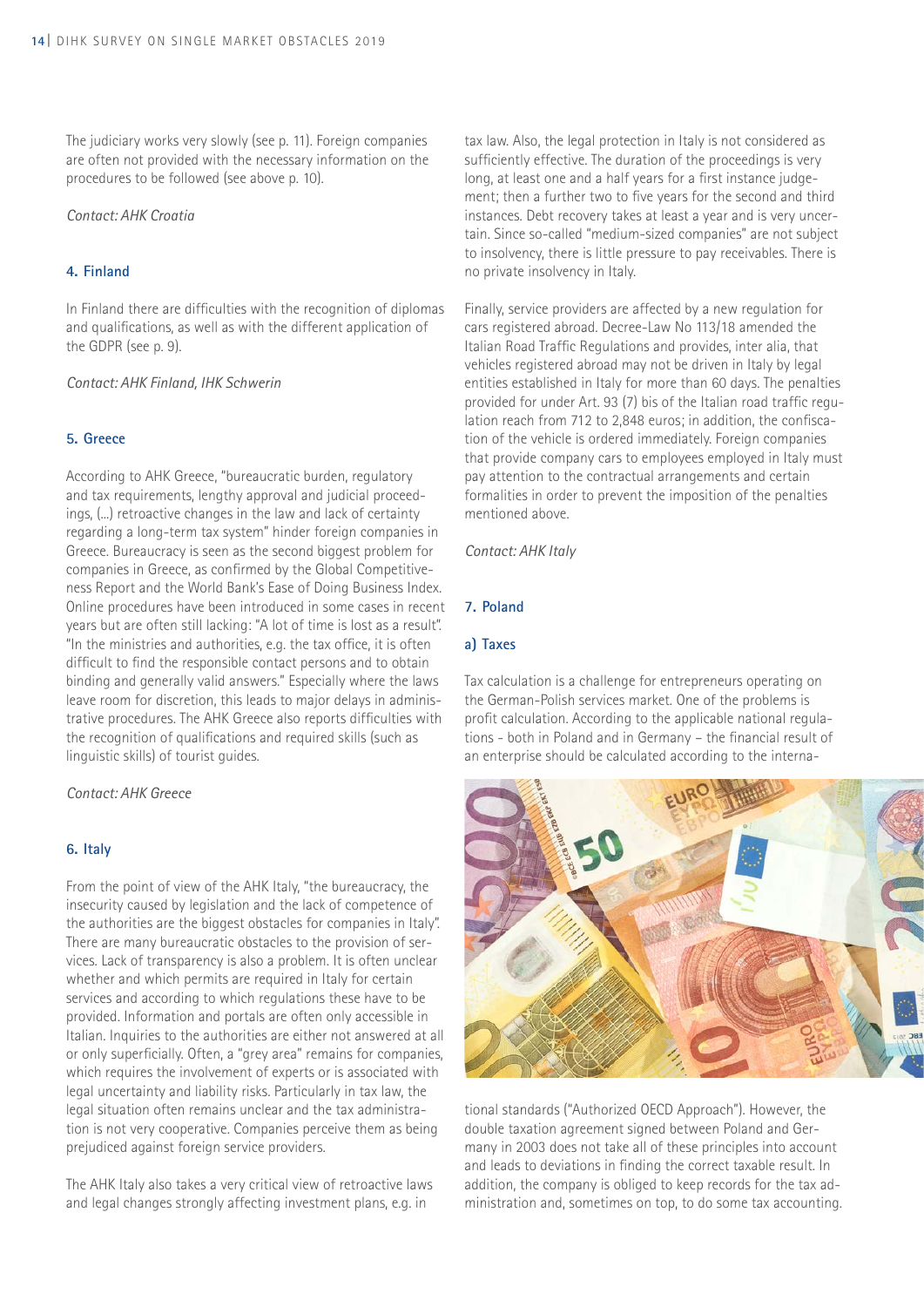The precise form of this documentation is unclear till today.

## **b) Legal certainty**

Companies continue to be very dissatisfied with the legal uncertainty and unpredictability of economic policy (see above, p. 11 and on investments on p. 21). The lack of efficiency of the Polish courts is also a fundamental problem. Long proceedings are common. The transparency of public procurement and the fight against corruption are ranked as poor.

## **c) Recognition of workplace training**

For employees sent to Poland, there is a general obligation to have completed a Polish workplace training course before starting work at the Polish site. Equivalent workplace training is not recognised. Fines are imminent and the Polish service recipient even has the right to refuse to accept the service. Introducing an obligation of mutual recognition for workplace trainings where it is considered equivalent could solve this problem.

#### *Contact: AHK Poland*

### **8. Slovakia**

AHK Slovakia generally deplores the inefficient public administration, bureaucracy, e.g. with regard to registration and reporting obligations, and the lack of digitisation. In addition, differences in the application of the law hamper companies operating across borders. Finally, there are complaints about deficiencies in legal certainty, lengthy proceedings, unpredictability of judgments and lack of continuity in legislation (see above, p. 8 et seq. as well as with regard to investments p. 22).

#### *Contact: AHK Slovakia*

#### **9. Slovenia**

#### **a) Public procurement**

From the point of view of AHK Slovenia, the problem remains that German and other companies from other EU countries regularly have difficulties in public procurement (cf. also above p. 11). "The proceedings are long and complicated and require a great deal of effort on the part of the applicants. Foreign companies, in particular, are repeatedly asked to submit new and more comprehensive documents during the proceedings. Applicants often lose interest". Even after the entire procedure has been completed, it is not uncommon for a Slovenian company to be awarded the contract without a clear justification, even though foreign companies have submitted a much cheaper bid.

In addition, the lack of effective legal protection in the review procedure remains a problem: the National Revision Commission is not a court in the sense of EU law, its members are not judges and do not have a comparable degree of independence. They are apparently not obliged to consider all procedural guarantees under Art. 6 ECHR; in particular, it is not possible to obtain expert opinions before the National Revision Commission. In addition, judicial legal protection against its decisions is only available to a limited extent. This entails the risk of unfair treatment, especially of foreign investors.

However, the situation has also improved: Especially in those cases in which public contracts are awarded to foreign companies, there are hardly any obstacles left in the way; in particular, there are no longer any restrictive reporting obligations to be observed.

*Contact: AHK Slovenia*

#### **b) General legal protection**

According to the AHK, there has recently been an overall positive trend in the level of legal protection in Slovenia and complaints about lengthy court proceedings have also declined significantly in recent times. However, Slovenian lengthy administrative proceedings are problematic for companies (see p. 11 and p. 22 with regard to investments).

*Contact: AHK Slovenia*

#### **10. Spain**

#### **a) Tax authority requires Spanish bank account**

It is not possible for foreign companies to transfer Spanish taxes from a foreign account to the Spanish tax administration. The tax authority does not operate by bank transfer but uses a national direct debit system in which only Spanish banks can participate. This means that foreign companies are forced to open a Spanish bank account, which entails additional costs. Outside the input tax refund procedure, the Spanish tax office also does not transfer money to foreign accounts – e.g. for VAT refunds in the regular VAT procedure. Here, too, a Spanish account must be provided by the recipient. To be permitted a deferral for taxes to be paid, once again, a Spanish bank account for direct debiting is needed. Also the bank guarantee, needed for a deferral of payment above a certain amount, must come from a Spanish bank.

#### **b) Invoicing to public authorities only via an electronic system**

Since February 2015, invoices with a value of over 5,000 Euro must be sent electronically to the Spanish public sector (state, local authorities, municipalities, public companies) via a special state distribution system (FACe). This can only be done with a Spanish tax number and a Spanish digital signature. German companies have considerable difficulties in transmitting these invoices. Even with the help of service providers who can issue the invoice as a third party and who,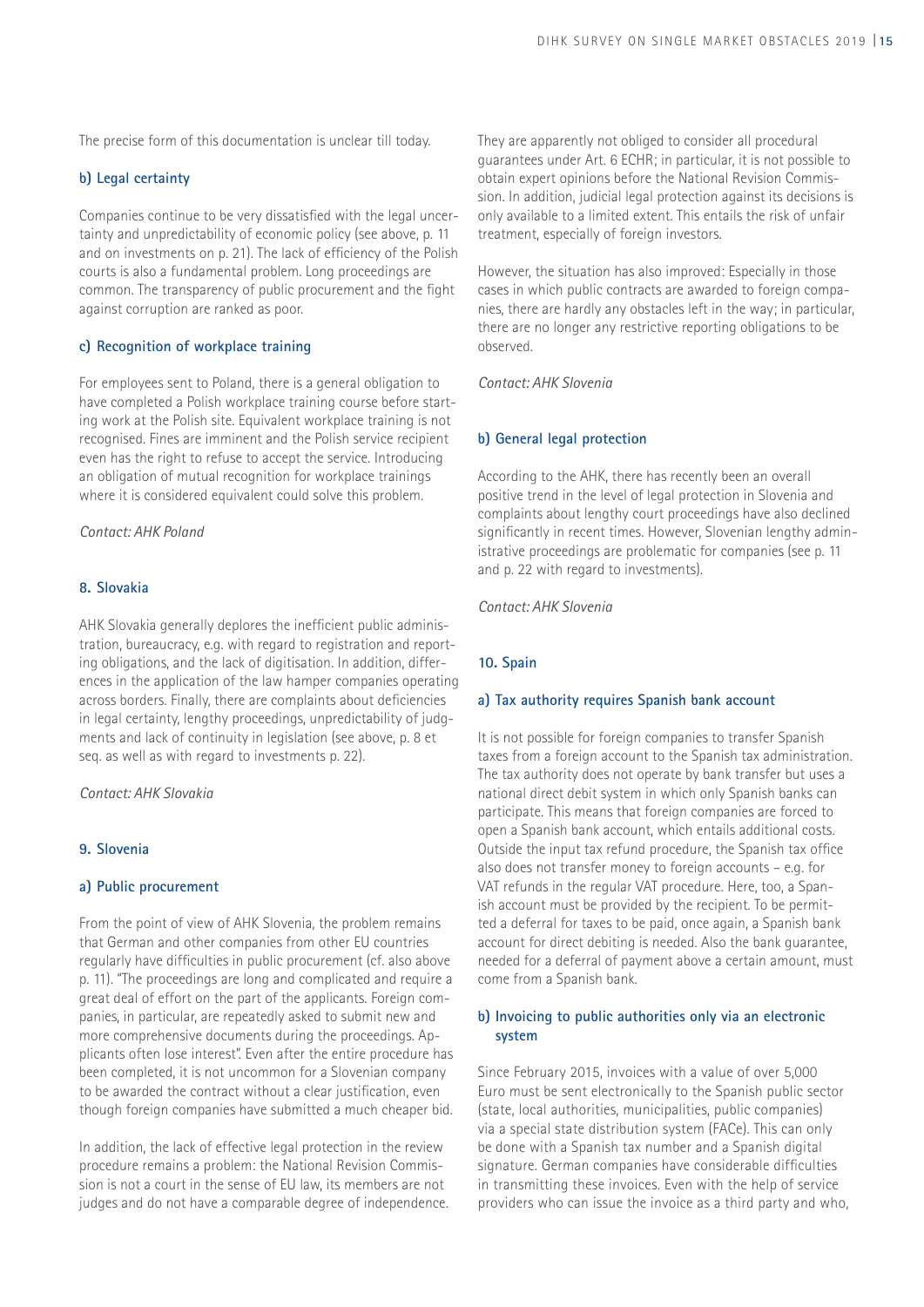naturally, charge a fee for this, the transmission of the invoice is associated with considerable technical difficulties because the invoice recipients are often technically unable to receive invoices from issuers from other (EU- countries. In addition, Catalan companies generally communicate only in Catalan and not in Spanish; they do not work with the state distribution system "FACe", but only with their own Catalan system (for electronic signatures, see p. 9).

#### **c) Digital certificates/Electronic communication with authorities**

Increasingly, at least legal persons are required to contact the authorities exclusively electronically. This requires a digital certificate. However, the application for such a certificate represents a high administrative burden for a foreign company, which can be disproportionate depending on the specific project. From the point of view of the AHK Spain, "the practical implementation of the EU-wide mutual recognition of electronic signatures, as provided for in the elDAS Regulation" would be desirable in this respect (on electronic signatures, see p. 9).

## **d) Appointment of a fiscal representative for permanent establishments in Spain**

A fiscal representative must be appointed for a dependent branch office/permanent establishment in Spain. This representative is fully liable for the liabilities of the branch. Due to the risks associated with this, the office of a fiscal representative is only assumed extremely reluctantly. Some law firms offer this position, if necessary, against payment of corresponding securities (e.g. bank guarantee). In some cases, employees of the companies concerned working in Spain assume this position, which entails high risks for them. These requirements hinder the freedom of establishment and the freedom to provide services. Several SOLVIT complaints on this issue are currently pending in the EU.

#### **e) Tax procedure/Pre-tax refund**

Companies having to submit regular sales tax returns (usually quarterly in Spain) can only declare any excess input tax for the previous year as late as January of the following year. Tax authorities then have a further six months to refund. An input tax surplus dating January 2020 may therefore not be refunded before July 2021. For larger companies and those with high input tax amounts, might be allowed to switch to a monthly return – which, of course, accelerates the refund procedure. However, this "monthly procedure" on the other hand causes considerable expenses: For example, monthly declarants must submit all invoice data (e.g. incoming invoices, outgoing invoices) online to the Spanish tax office within a period of only four days, as part of a real-time procedure. This so-called 'Suministro Inmediato de Información' (SII) is "disproportionate and not appropriate or necessary for the fulfilment of tax obligations" from the point of view of the AHK Spain.

#### *Contact: AHK Spain*

#### **11. Sweden**

In Sweden, the ID06 system for the identification of employees causes considerable administrative work for companies in the construction sector. According to AHK Sweden, a new ID06 card with a stricter security standard (ID06 card 2.0) is currently being introduced. In connection with this, the following changes have arisen which, from the point of view of the AHK, are "a major administrative hurdle" for construction companies operating across borders:

- When registering a company in the ID06 system or when subsequently ordering ID06 cards, it will in future be required that both the legal representative of a company (e.g. the managing director) and all cardholders prove their identity. This is to be done by presenting a passport in person in Sweden. It is not yet clear whether there will be also other ways of identifying persons who are not in Sweden. The introduced identification by the Swedish so-called "bank ID" is only possible for persons who have a bank account and a personal number (social security number) in Sweden.
- When registering in the ID06 system, foreign companies must now also provide proof that they are registered with the Swedish tax authorities for the so-called company tax.
- In the future, each cardholder must activate his ID06 card himself after receiving it. To do this, the e-mail addresses and mobile phone numbers of all cardholders must be specified.

Companies already registered with ID06 must re-register with the card manufacturer in accordance with the new identification standard in order to apply for the new ID06 cards.

As for some Member States (including Germany), no solution for the introduced identification has yet been found due to the absence of individual personal or social security numbers, the introduction of the new cards for companies from these countries has been postponed until January 2020. Nevertheless, the old cards became invalid in May 2019 and German companies already registered will have to apply for new cards when they start working on projects in Sweden from June 2019. This will entail new costs and administrative effort as well as a loss of time (cf. on electronic signatures p. 9).

*Contact: AHK Sweden, IHK Bayreuth*

## **B. Trade in Goods**

#### **I. General obstacles**

#### **1. Different national regulations**

For several IHKs and AHKs, different technical standards and certifications for goods are a major obstacle to the free movement of goods in the EU Single Market. From the point of view of the AHK Greece, it is "sometimes costly to obtain certifica-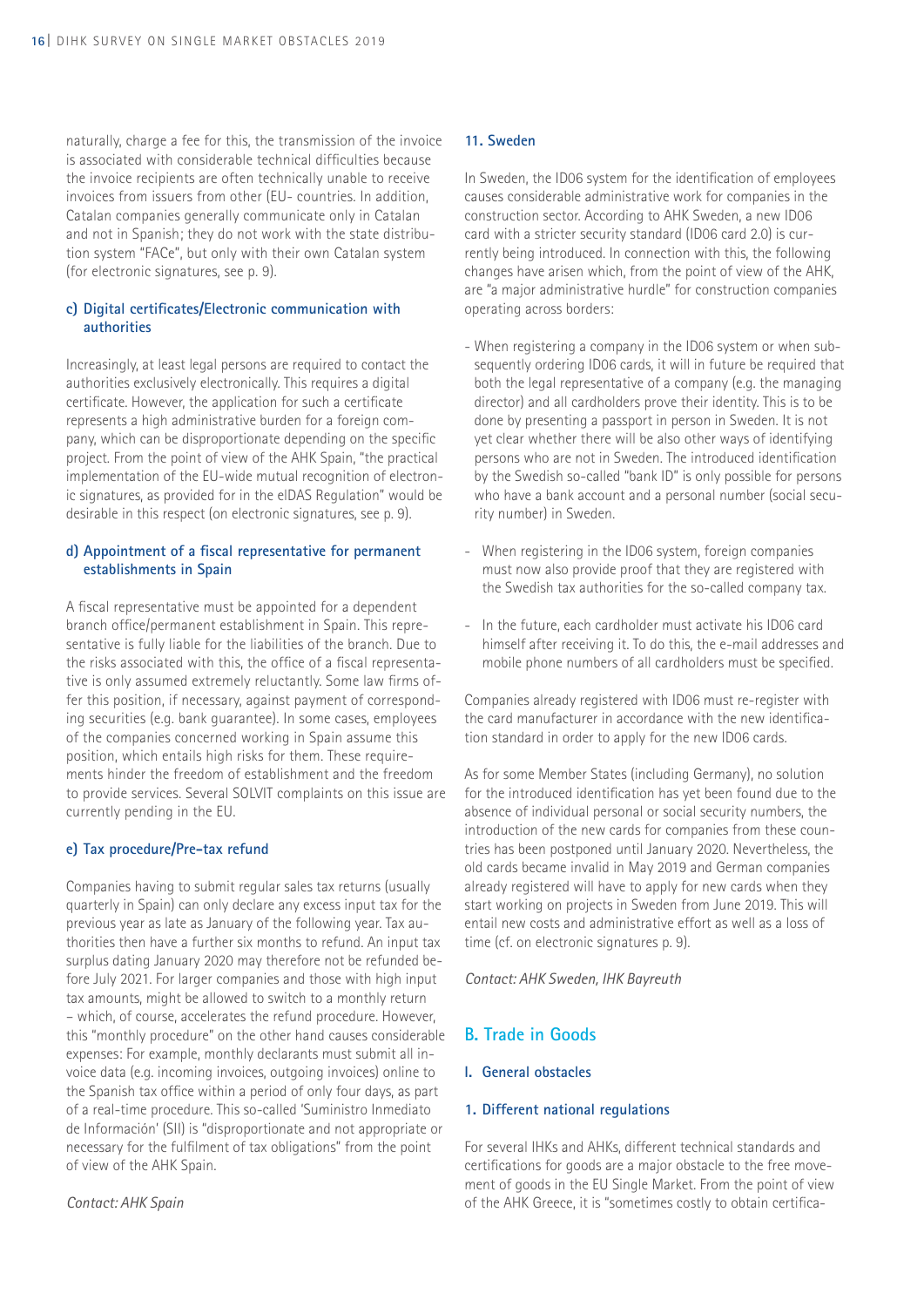tions. Also, information on the required certifications is often not generally known". The DIHK hopes for improvements from 2021 through the new Regulation 2019/515 on the mutual recognition of goods, which, however, must actually be applied uniformly and effectively in order to have a real impact. Transport documents also continue to vary widely from country to country and are associated with a high level of bureaucracy. National reporting thresholds for Intrastat declarations (to record intra-Community trade in goods) vary from one Member State to another.

In addition, national differences in consumer law are problematic also for the trade in goods. The 2019 Directive on certain aspects concerning contracts for the sale of goods has only led to further harmonisation of the legal systems in certain areas; particularly with regard to consumer information, Member States will continue to have scope for implementation (Articles 10 and 20). "Should this result in the trader not only having to observe the respective consumer protection law of the country of sale, but also having to inform the trader about it in advance of the contract, this could lead to an obstacle", said IHK Köln (see also p. 8). It would also be important for traders to be able to agree on the applicability of their national consumer law (see p. 8).

*Contact: IHK Koblenz, IHK Köln, AHK Debelux, AHK Finland, AHK Greece, AHK Croatia, AHK Sweden, Dr. Ulrike Regele, DIHK*

#### **2. Product-specific regulations**

#### **a) Directive 2012/19/EU on waste electrical and electronic equipment (WEEE Directive)**

The transposition of Directive 2012/19/EU on waste electrical and electronic equipment (WEEE Directive) creates obstacles, as it imposes not only extensive obligations concerning registration and system participation for the companies concerned, but also the obligation to comply with the national regulations of other Member States. According to the implementation law transposing the WEEE Directive into German law (so-called ElektroG), manufacturers, importers and distributors of electrical and electronic equipment in Germany must register with the Foundation "Elektro-Altgeräte-Register" (EAR). This foundation is responsible for the return of old appliances and their environmentally compatible disposal. The ElektroG also obliges foreign manufacturers to appoint an authorised representative in Germany and one in each EU country when exporting there. "Since no EU-wide regulation applies here either and each Member State takes its own measures, this hinders the free movement of goods and causes additional bureaucratic costs," says IHK Dresden. As the IHK Aachen reports, "the owner of an online shop that offers electrical or electronic equipment for sale across borders must comply with the respective national regulations in the respective EU country". This also means that they must register in each country, as far as it is required. This involves considerable effort and high costs and is "almost impossible without a service provider", according to the IHK Chemnitz.

Here different solutions are discussed in order to reduce red tape and costs for the enterprises, without endangering the goals of the regulation itself. From the point of view of IHK Chemnitz and IHK Dresden, the system must work according to the same rules in all EU Member States, which should also be as simple as possible. According to IHK Aachen, a higher degree of harmonisation of product classifications would also be helpful, as well as the mutual recognition of national registrations in



other EU Member States (see also p. 9). From the point of view of the DIHK, a one-stop shop that coordinates the registrations for all EU Member States would be the most useful solution (see also p. 6 above). In addition, IHK Aachen and Chemnitz and DIHK believe that special rules for small quantities should be created.

Another major obstacle can arise in trade with second-hand goods, e.g. smartphones with slight optical or technical defects. Delivery to other EU countries is often not possible because the authorities classify them as electrical waste, although there are customers in the EU Member States concerned who repair or continue to use the equipment, which is also a good approach in terms of sustainability.

*Contact: IHK Aachen, IHK Chemnitz, IHK Dresden, Dr. Ulrike Regele, DIHK*

#### **b) Directive 94/62/EC on packaging and packaging waste**

Directive 94/62/EC on packaging and packaging waste also causes problems for businesses. Anyone who places packaged goods for private final consumers on the German market for the first time must participate in a dual disposal system in order to pay for the future disposal costs of packaging. In Germany, registration with the foundation "Zentrale Stelle Verpackungsregister" (https://www.verpackungsregister.org/) is required. However, different rules apply in each EU country. According to IHK Dresden, "this hinders the free movement of goods and creates additional bureaucratic costs". Also here – just like with the WEEE directive – mutual recognition of national registra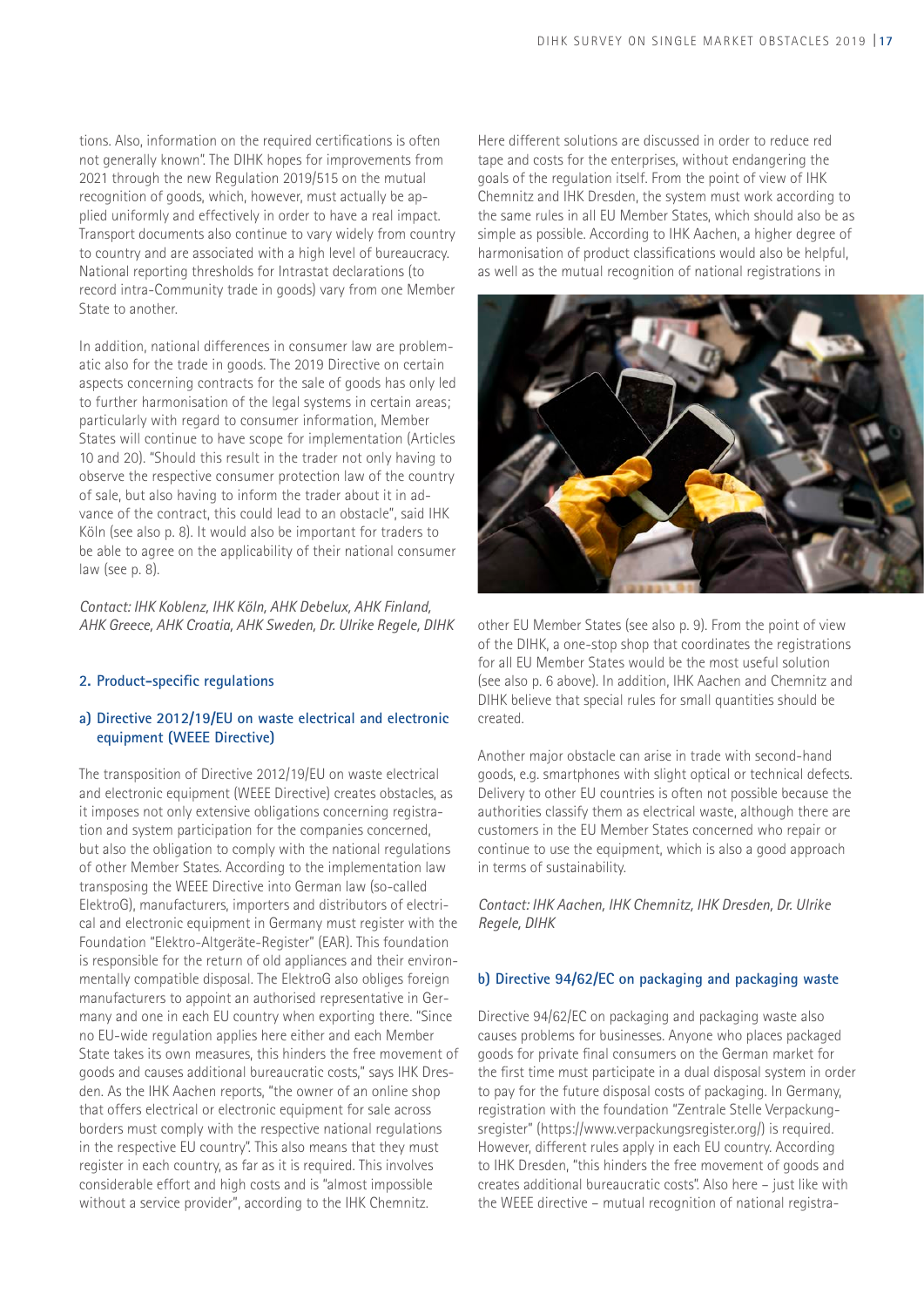tions in the other EU Member States and a One-Stop-Shop are discussed, in order to reduce the administration and costs for the enterprises concerned.

*Contact: IHK Chemnitz, IHK Dresden, Dr. Ulrike Regele, DIHK*

## **c) Other**

Special regulatory requirements make the import, export and trade of certain goods more difficult, such as furniture (see below, p. 19).

#### *Contact: AHK Italy*



#### **3. E-Commerce**

International online trade is booming. Many online retailers are already selling their products to other countries. Studies show that online retailers can increase their sales by an average of 10 to 15 %simply by selling their products or services internationally. But there are challenges and potential risks that can cost merchants a lot of money – despite many simplifications in the EU Single Market. Among other things, country-specific peculiarities must be taken into account, e.g. regarding currency, language and payment methods. Concerning payment methods, difficulties arise mainly from the obligation to offer in all EU Members States such payment methods that may only be used in one or a few Member States, although this causes considerable practical difficulties or additional costs. 46 % of online merchants also see major hurdles in the legal uncertainties surrounding sales to foreign customers and possible problems with the enforcement of open claims or the handling of returns. Different legal regulations and standards require a lot of know-how on the part of companies, for example with regard to packaging disposal of electronic waste or VAT (see the specific sections for details hereto as well as the section

on consumer law p. 16/17). Further details can be found in the DIHK-ibi-Study "International E-Commerce – Opportunities and Challenges from the Retailer's Perspective".

*Contact: Dr. Ulrike Regele, DIHK*

#### **4. Transport and transport infrastructure**

The free exchange of goods is crucial to reaping the benefits of the Single Market. However, the movement of goods is also burdened by infrastructure problems. "The transport infrastructure is at its limit", says IHK Koblenz. There is a major problem with the Inn valley, which is particularly important for the whole of Germany as part of the most important transit route to Italy – but also for the exchange of goods between Scandinavia and Italy. Tyrol's intended driving bans for Euro VI vehicles thus represent an obstacle to the Single Market. In addition, there are competition problems in road freight transport (compliance with and monitoring of rules on cabotage).

*Contact: IHK Koblenz, IHK München, Susanne Reichenbach and Patrick Thiele, DIHK*

## **5. Tax aspects**

Many tax aspects of the provision of services can also be applied to the movement of goods (see p. 11). Value-Added-Tax regulations or the 'confirmation of receipt' (for German "Gelangensbestätigung") continue to vary widely from country to country and involve a great deal of bureaucracy. According to IHK Chemnitz, the application of the correct tax law to chain transactions and triangular transactions is also very complex. Partially rulings with retroactive effect by the European Court of Justice (as well as the Federal Court of Finance) in the field of tax law lead to legal uncertainty.

*Contact: IHK Chemnitz, IHK Koblenz, AHK Greece, AHK Croatia, AHK Sweden*

## **II. Country-specific barriers**

#### **1. Belgium – Luxembourg**

As examples of obstacles to the free movement of goods in Belgium and Luxembourg, AHK Debelux mentions the restrictions for certain products on import or export as well as tax rules.

*Contact: AHK Debelux*

## **2. Bulgaria**

The difficulties identified for trade in services also apply to trade in goods, such as the fight against corruption and dissatisfaction with the public administration (see p. 13).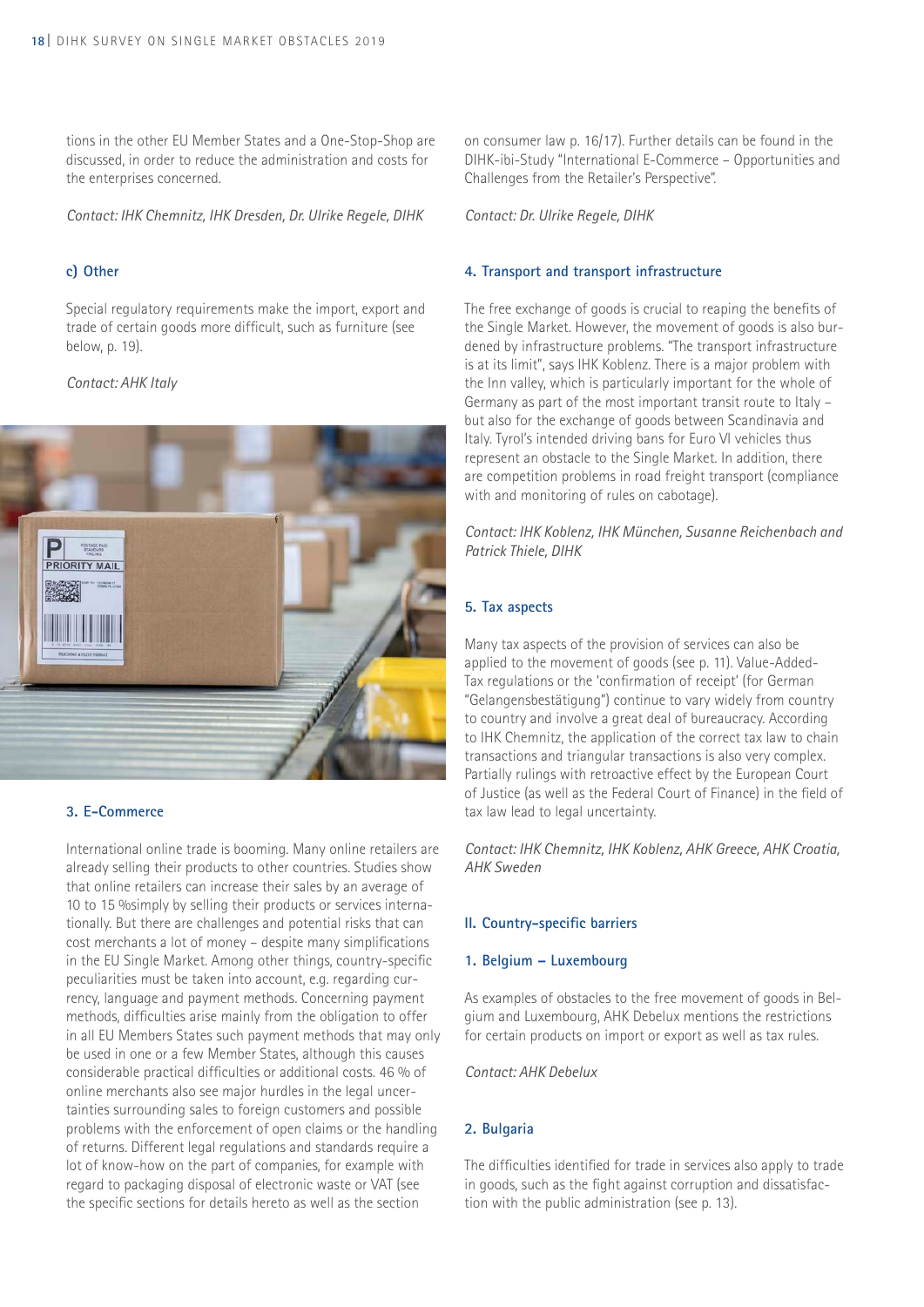## **3. Germany**

According to IHK Koblenz, German customs authorities work in the field of transport of taxable products under tax suspension with IT programmes technically not sufficiently reliable. Compared to other EU countries German customs administration handles the movement of goods in an unnecessary complicated way.

#### *Contact: IHK Koblenz*

Pursuant to article 6a paragraph (3) of the German VAT Law (UStG), the prerequisite for the tax exemption of an intra-Community supply is that the entrepreneur proves the intra-Community supply on the basis of accounting records and supporting documents (Section 6a.2 (1) UStAE). However, the obligations to provide evidence in this regard have been considerably tightened compared to the previous legal situation. Among other things, proof was introduced by means of a "Gelangensbestätigung" ("confirmation of receipt", article 17a UStDV). However, the actual confirmation of receipt is only used in relatively few cases. Companies often encounter a lack of understanding when they ask their EU customers to sign the prepared confirmation of receipt. Many customers have no use for it or are afraid of the civil law consequences of their signature. Germany's special approach to the burden of proof is a bureaucratic obstacle and, therefore, a competitive disadvantage for the companies concerned.

*Contact: IHK Dresden* 

## **4. Finland**

AHK Finland mentions the following examples of obstacles to trade in goods: the still strong regulation of alcohol imports; the taxation of used cars also from the EU; the possibly different product guarantees; the geographical location and the high transport costs associated with it; the fact that many platforms (e.g. Amazon) do not deliver large products (such as furniture) to Finland at all; the limited resources available for internationalisation; the lack of financial resources or low production volumes that can constitute barriers to entry; the competitors (e.g. from China or Finnish competitors with a very strong market position) and the strong price competition; as well as the challenge to find suitable suppliers, partners and personnel.

*Contact: AHK Finland*

#### **5. France**

In France there is an extended producer responsibility for furniture and furniture elements. Foreign companies that deliver directly to French end customers (direct sales, mail order and online trade) are obliged to pay an environmental tax because of the costs of subsequent disposal. It must be invoiced in

addition to the sales price and shown to the end customer in a comprehensible manner. The foreign company pays the environmental tax to the French institution which finances and organises the collection and recycling of the old furniture.

#### *Contact: Dr. Ulrike Regele, DIHK*

#### **6. Hungary**

In Hungary, the EKAER system – an electronic system for reporting the transport of goods – is regarded as an obstacle to the free movement of goods.

*Contact: IHK Koblenz*

#### **7. Poland**

The SENT regulations – a control system for the transport of goods – are criticised as an obstacle to the free movement of goods.

*Contact: IHK Koblenz*

#### **8. Slovakia**

Foreign retail companies in Slovakia feel disadvantaged by the policy of the Ministry of Agriculture.

#### *Contact: AHK Slovakia*



#### **9. Slovenia**

According to the AHK Slovenia, the official approval and licensing procedures for products in Slovenia are very lengthy and difficult. In addition, a new draft law on the disposal of packaging stipulates that the dual system in Slovenia can only be implemented by companies based in Slovenia. Since the bill also stipulates a minimum market share of 25%, there would be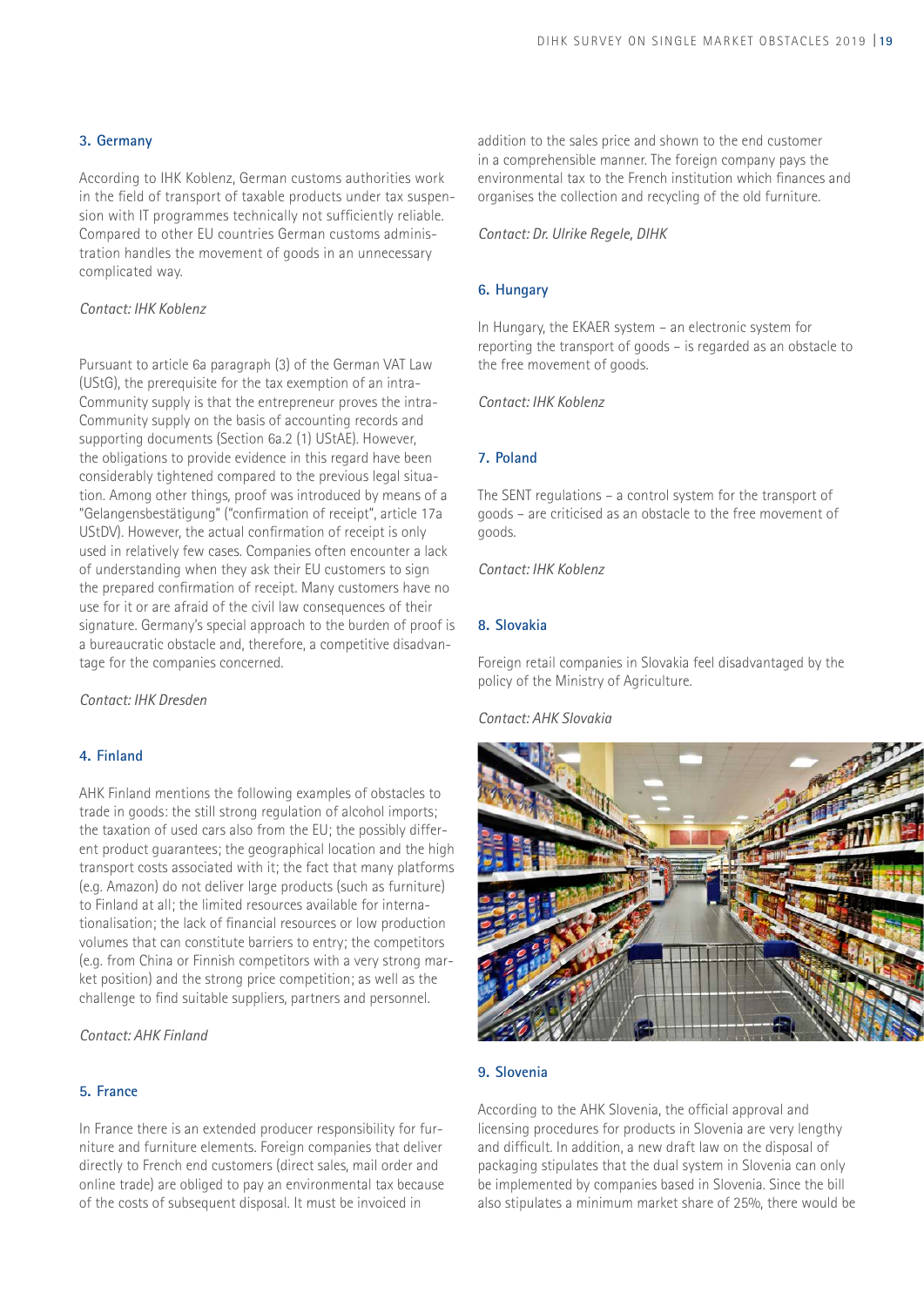a maximum of four suppliers. This would not allow long-term competition and could result in low service quality and high prices in the dual system.

#### *Contact: AHK Slovenia*

## **C. Establishment and investment in other EU countries**

#### **I. General obstacles**

The obstacles for companies wishing to establish themselves cross-border and invest in other EU countries are similar to some extent to those faced by service providers. In general, the partly excessive bureaucracy is an obstacle. This is the case in almost all EU Member States. In addition, there is sometimes insufficient information about applicable requirements and lack of transparency in public administration (especially in public procurement, see above, p. 8 et seq.). In some EU Member States, public administration is considered to be inefficient or not sufficiently digitalised.

Some IHKs and AHKs also criticise the inconsistent implementation of EU law, which can lead to legal uncertainty and distortions of competition. One example is the Industrial Emissions Directive (IED): although the vast majority of companies praise its economic benefits by creating a uniform level of requirements across the EU and avoiding distortions of competition, some companies report different experiences in some Member States. From the point of view of companies, it is very important that Member States implement, apply and enforce EU law uniformly throughout the EU.

In many Member States, this is compounded by lengthy administrative and judicial procedures and lack of legal certainty due to frequent, short-term and sometimes retroactive legislative changes, e.g. in tax law, which can seriously affect investment plans. Occasionally, there are protectionist tendencies. Sometimes there is also a lack of political indepen-



dence in the judiciary and administration or even corruption. International indices and the EU confirm this (see above, p. 11 for the services sector and the country examples below).

Certain tax law problems also arise in trade in services, in the case of cross-border establishment (see above, p. 11 et seq.).

#### **II. Country-specific obstacles**

#### **1. Bulgaria**

From the point of view of the AHK, deficiencies in public administration are a major problem for companies in Bulgaria. Indeed, 88% of the companies surveyed in the context of the annual business survey conducted by the AHK Bulgaria answered positively to the question "Would you again choose Bulgaria as an investment location today?".37% even want to increase their capital expenditure in 2019 and 57% expect their company's business situation to improve in 2019 compared to the previous year. This also confirms last year's positive trend. Companies are also satisfied with the tax system. Moreover, according to the AHK's experience, confidence in the public administration in Bulgaria is continuously growing. Nevertheless, some of Bulgaria's disadvantages as a business location persist and hinder companies that invest in Bulgaria or wish to do so. In addition to a shortage of qualified and unqualified workers and infrastructure problems, the lack of transparency in public administration, corruption and organised crime stand out. The greatest dissatisfaction among enterprises (62%) concerns the fight against corruption; more government efforts are expected in order to solve the problem. 32% of respondents are dissatisfied with public administration, 54% with the lack of transparency of the public administration in public procurement, in particular. 39% see problems with legal certainty (see also p. 8). The World Justice Project Rule of Law Index and the Corruption Perceptions Index confirm this.

#### *Contact: AHK Bulgaria*

## **2. Finland**

In Finland, investment is for example hindered by burdensome administrative procedures. An example from the AHK Finland: "Without a personal Finnish bank account, which is often used as electronic personal identification, it is difficult or even impossible to benefit from the digitisation of government services, for example with the tax authority". Energy costs and commodity prices also pose a risk. Practical challenges are the lack of skilled workers and the search for a suitable location for the establishment (especially for construction, retail and hotel investments). However, no difficulties with public administration or deficiencies in legal protection have been reported; local courts are also working effectively.

*Contact: AHK Finland*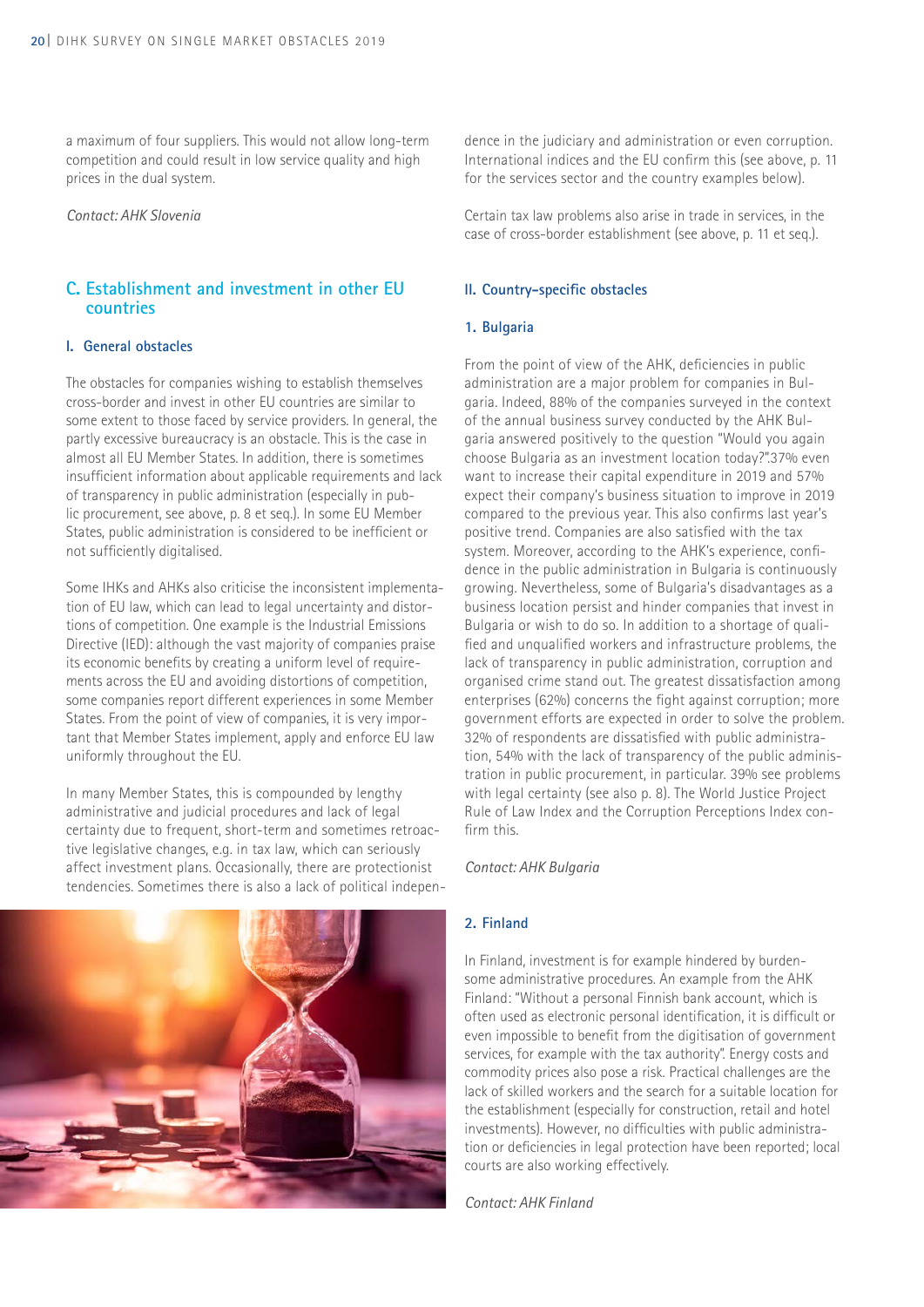#### **3. Croatia**

According to a snap survey conducted by the AHK Croatia among companies from its board, only a small number of companies perceive obstacles in certain sectors, or disadvantages compared to domestic companies. However, state enterprises have an advantage over foreign companies because the state is more generous towards them. In addition, 90% of companies see complex regulatory requirements or administrative procedures and retroactive legal changes in law as an obstacle for investment. In addition, two thirds of companies have already experienced difficulties with public authorities or legal protection. The judiciary works very slowly. The ineffectiveness as well as the lack of transparency and independence of the public administration are also seen as obstacles. Foreign companies are often not provided with necessary information on procedures to be followed (see also p. 10). Investment protection is considered important or very important by 80% of companies.

#### *Contact: AHK Croatia*

## **4. Greece**

Investment activity in Greece is hampered by bureaucracy, regulatory and tax requirements, lengthy approval and judicial procedures and retroactive legal changes, particularly in tax law (cf. on services above p. 8). As an example, the AHK Greece mentions the deliverance of building permits requiring 124 days, which is more time than average in high-income OECD countries (see also EU Commission, European Construction Sector Observatory, March 2018, p. 12). It is necessary to wait 55 days for an electricity connection – also a considerable disadvantage for Greece as a location for investments from the point of view of companies. If there is margin of appreciation concerning administrative decisions, such as spatial and urban planning, this also leads to major delays in approval procedures and thus also in the progress of the investment. Online procedures have been introduced in some cases in recent years but are often still lacking. Frequently, it is difficult – as with the provision of services – to find the responsible contact persons in an authority and to obtain binding and generally reliable answers – this leads to legal uncertainty for companies. Court proceedings are usually very lengthy, even though the situation has improved in recent years (see EU Commission, The EU Justice Scoreboard 2019, p. 13 ff.), which makes it more difficult to enforce claims against public authorities and business partners. In general, there is no evidence of discrimination in comparison with domestic investors. Nevertheless, when investing, it helps to work together with domestic business partners. The AHK – together with the foreign trade promotion societies and the industry association – Is happy to develop concrete suggestions for improvement in order to harmonise procedures, remove obstacles and facilitate investments.

#### *Contact: AHK Greece*

#### **5. Italy**

From the point of view of the AHK Italy, regulatory requirements represent an obstacle to investment. Even if these obstacles could often be overcome with greater effort and the involvement of consultants and experts, this would increase the investment costs. Business speaks of an "Italy factor of +20- 30%", which is not insignificant. In addition to bureaucracy, the legal uncertainty and lack of skills of the authorities lead to disadvantages for companies. AHK Italy takes a very critical view of retroactive and other legal changes, which severely affect investment plans, especially in tax law. In the past, this has been the case, for example, in the renewable energy sector and the real estate sector, where changes in tax law have impaired investments. In addition, "legal protection is pretty hopeless in Italy". Debt collection takes too long, which has negative effects on payment practices. The duration of the proceedings is very extensive, as already mentioned with regard to services (see p. 14 above). A judgment in the first instance may require one and a half years in civil proceedings; two to five years should be planned for in the second and third instance. In administrative courts, the duration of proceedings is even longer (see also EU Commission, The EU Justice Scoreboard 2018, p. 13 f.). Alternative dispute resolution, such as arbitration, is considered useful if procedural costs are not too high.

*Contact: AHK Italy*

#### **6. Poland**

#### **a) General**

90.1% of companies would invest in Poland again, slightly less than in previous years. 36.7% of companies wanted to invest more in 2018, only 10.8% wanted to invest less. However, companies remain very dissatisfied with the legal uncertainty and unpredictability of economic policy. These location factors are at the lower end. "Currently, the implementation of quickly introduced laws without an implementation period poses major problems for companies operating in Poland. It is often not possible to implement the regulations in practice within a short period of time. It would make sense to have more time to implement the laws. This would also contribute to more effective implementation". The lack of efficiency of the Polish courts is also a fundamental problem. Long proceedings are common but delay important investments. In general, the strengthening of arbitration would be welcomed. The transparency of public procurement and the fight against corruption are also rated as poor.

#### *Contact: AHK Poland*

### **b) E-signatures**

Since 1 October 2018, it is mandatory in Poland for each managing director to sign annual financial statements with an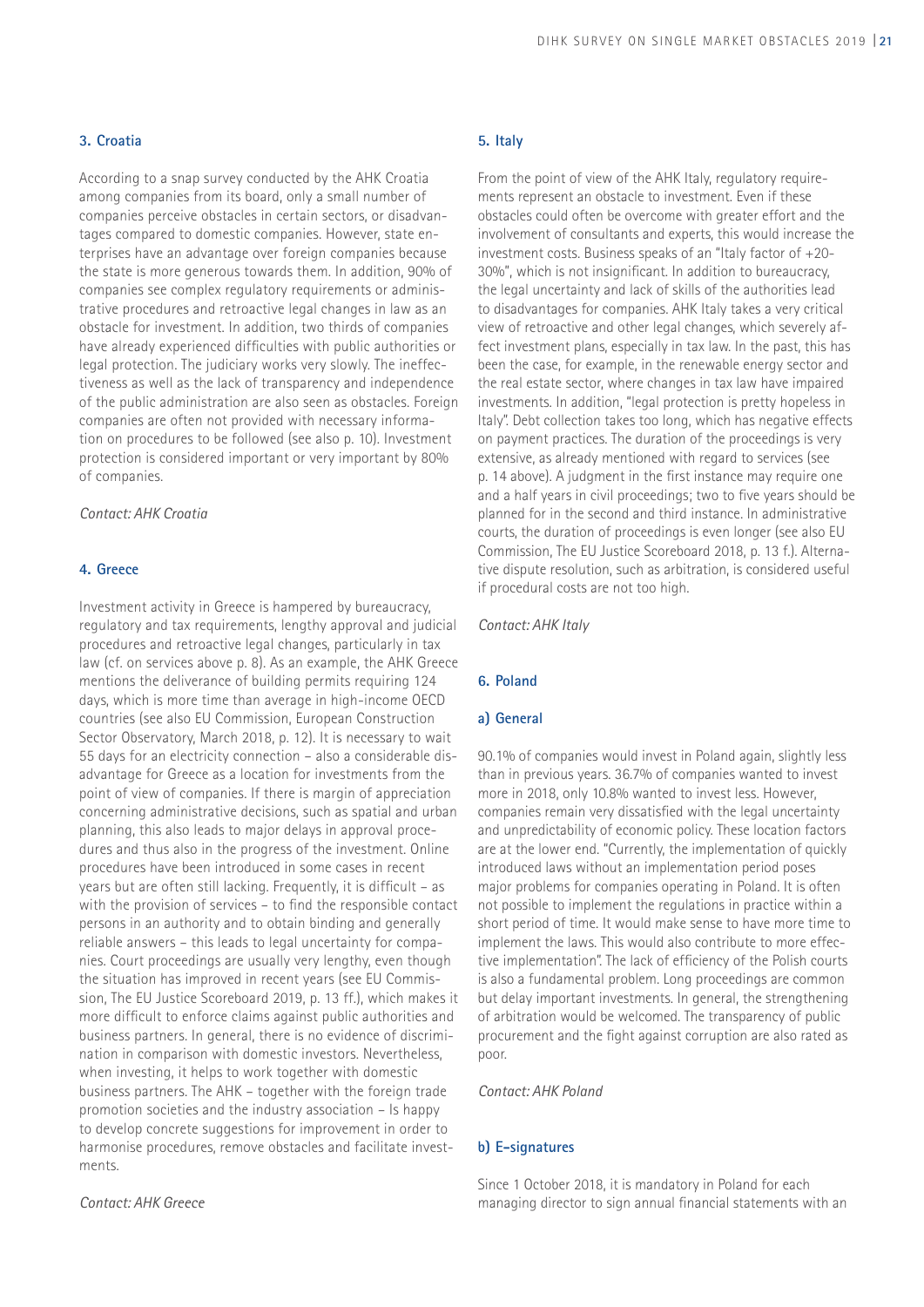electronic signature in order to forward them electronically to the tax administration and the registry court. Although it is in principle possible to sign the annual financial statements with an e-signature valid in another EU member state, only Polish e-signatures are accepted in practice due to a lack of harmonisation of technical standards. According to the AHK Poland, it poses a challenge for foreign managers of Polish companies to acquire a Polish electronic signature in order to ensure the timely signing and filing of annual financial statements. Here, too, uniform technical standards for legally valid e-signatures or mutual recognition in accordance with eIDAS Regulation would be useful solutions to ensure that foreign documents can be smoothly signed (see also p. 9).

*Contact: AHK Poland*

#### **7. Sweden**

For about a year now, the Swedish translation of documents such as partnership agreements, some of which have a large scope, has been required for the registration of dependent branches (Swedish: "filial") of foreign companies with the Swedish Commercial Register ("Bolagsverket"). This causes additional high costs, administrative effort and loss of time.

*Contact: AHK Sweden*

#### **8. Slovakia**

The AHK Slovakia generally criticises inefficient public administration, bureaucracy, e.g. regarding registration and reporting obligations, and a lack of digitisation: "E-governance is in its infancy". In addition, "in practice, despite harmonised European standardisation, differences in the application of laws (e.g. in occupational safety) have repeatedly been found, resulting in greater training requirements". Finally, shortcomings in legal certainty, long procedural durations, unpredictability of judgments and lack of continuity in legislation are criticised. When subsidies are awarded, complicated bureaucratic procedures and the lack of transparency in decision-making processes are deplored. Furthermore, according to the AHK, "the policy of the Ministry of Agriculture is directed against foreign retail companies", especially in the food sector.

*Contact: AHK Slovakia*

#### **9. Slovenia**

According to current surveys of AHK Slovakia, a positive development in the level of legal protection has recently become apparent in Slovenia. The number of complaints received by the Chamber about lengthy court proceedings has also fallen significantly in recent times. However, long Slovenian administrative procedures, e.g. with regard to building permits for wind or industrial plants, are problematic. According to the AHK, environmental associations, for example, can "raise objections under very low conditions and thus delay the proceedings disproportionately, which has a deterrent effect, especially for foreign investors". For example, the AHK reports on a case in which "a number of environmental organisations requested compliance with increasingly complicated environmental requirements during a building permit procedure for the plant of a foreign company so that the proceedings took a very long time". Furthermore, there is the above-mentioned problem of complex administrative procedures in public procurement and the lack of legal protection in the case of discrimination, which could be particularly detrimental to competitors from other EU countries (see above, p. 15).

*Contact: AHK Slovenia*

#### **10. Spain**

Problems with input tax refunds also affect companies wishing to set up business in Spain (see p. 16).

## **D. Who we are**

The Association of German Chambers of Commerce and Industry (DIHK e.V.) is the umbrella organisation of the 79 Chambers of Industry and Commerce (IHKs) in Germany. Our common goal: the best conditions for successful business. In Germany and in Europe, DIHK represents the collective interest of German business towards policymakers, administration and the public. Several million commercial, industrial and services businesses are members of a Chamber of Commerce and Industry by law – from kiosk owners to Dax-listed corporate groups. DIHK and IHKs are consequently a platform for the diverse interests of business. We combine these interests in an established procedure with a statutory basis in order to present common positions of German business and contribute to economic policy decision-making. DIHK also coordinates the Worldwide Network of 140 German Chambers of Commerce (AHKs), Delegations, and Representative Offices of German business in 92 countries. The DIHK is registered in the European Commission transparency register (No. 22400601191-42).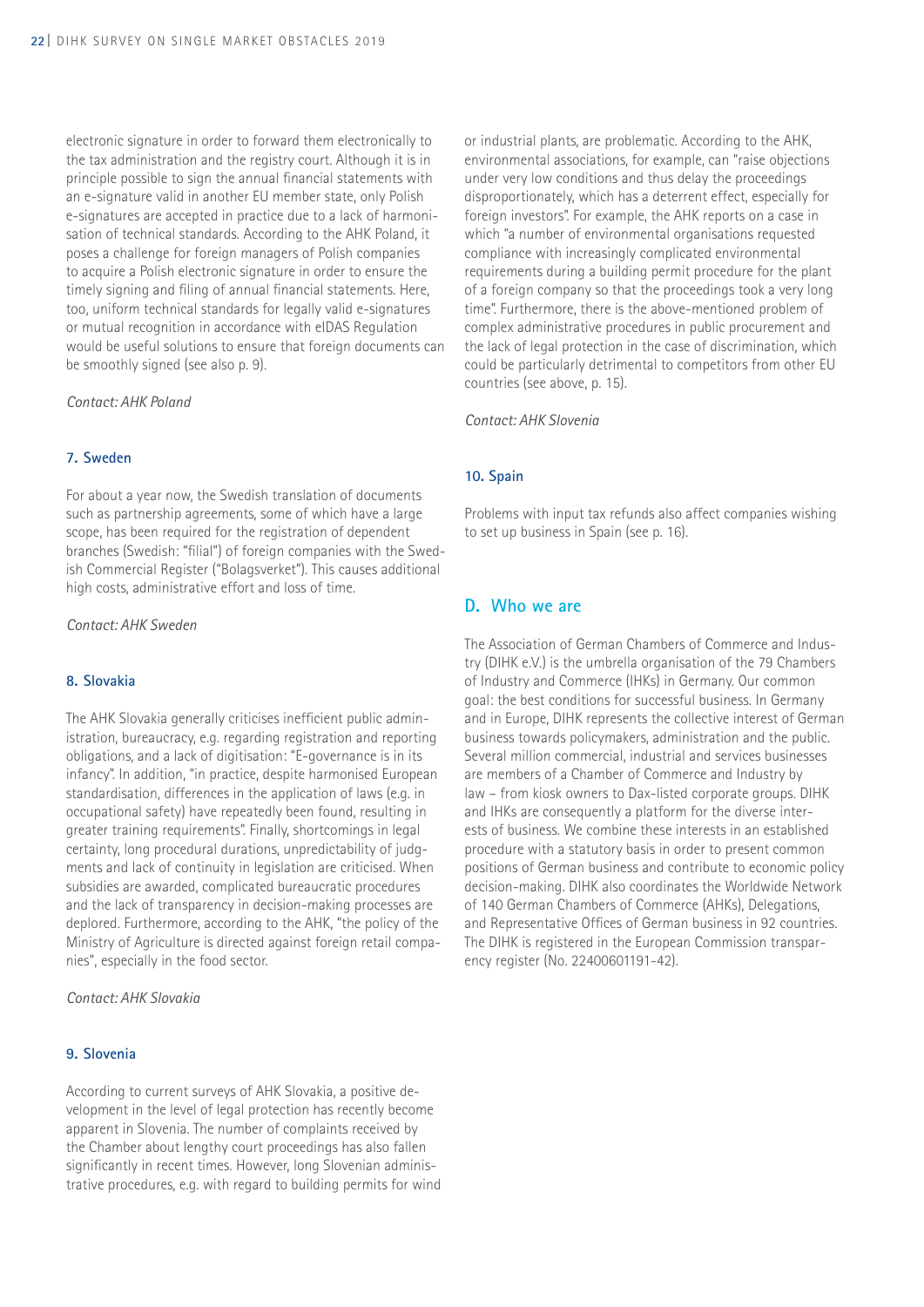## **E. Contact**

## **Regarding the entire survey**

## **Annelise Badinand, LL.M.**

Director European Economic Law, German and International Commercial Law, DIHK Brussels Phone: +32(0)2286-1663 E-mail: badinand.annelise@dihk.de

#### **Patricia Sarah Stöbener de Mora, LL.M.**

Director Law of the European Union and International Economic Law, DIHK Berlin Phone: +49(0)30-20308-2715 E-mail: Stoebener.Patricia@dihk.de

## **Further DIHK contacts**

## **Dr. Sara Borella**

Director Western and Central Europe, DIHK Berlin Phone: +49(0)30-20308-2304 E-mail: borella.sara@dihk.de

## **Dr. Knut Diekmann**

Director General Issues of Continuing Education, DIHK Berlin Phone: +49(0)30-20308-2521 E-mail: diekmann.knut@dihk.de

## **Dr. Sven Hallscheidt**

Director General Issues in the Service Sector, DIHK Berlin Phone: +49(0)30-20308-2102 E-mail: hallscheidt.sven@dihk.de

#### **Annette Karstedt-Meierrieks**

Director Economic Administrative Law, Public Procurement Law, Data Protection Law, DIHK Berlin Phone: +49(0)30-20308-2706 E-mail: karstedt-meierrieks.annette@dihk.de

#### **Dr. Mona Moraht**

Director Business Law, DIHK Berlin Phone: +49(0)30-20308-2709 E-mail: moraht.mona@dihk.de

## **Brigitte Neugebauer**

Director Value Added Tax, Constitutional Law, DIHK Berlin Phone: +49(0)30 20308-2604 E-mail: neugebauer.brigitte@dihk.de

#### **Susanne Reichenbach**

Director Digital Single Market, EU Transport Policy, Regional Policy, DIHK Brussels Phone: +32(0)2286-1639 E-mail: reichenbach.susanne@dihk.de

## **Dr. Patrick Thiele**

Director National Transport Policy, Transport Economics, DIHK Berlin Phone: +49(0)30-20308-2110 E-mail: thiele.patrick@dihk.de

#### **Malte Weisshaar**

Director EU Finance and Taxes, Energy Taxation, DIHK Brussels Phone: +32(0)2-286-1609 E-mail: weisshaar.malte@dihk.de



**Association of German Chambers** of Commerce and Industry



Deutscher Industrie- und Handelskammertag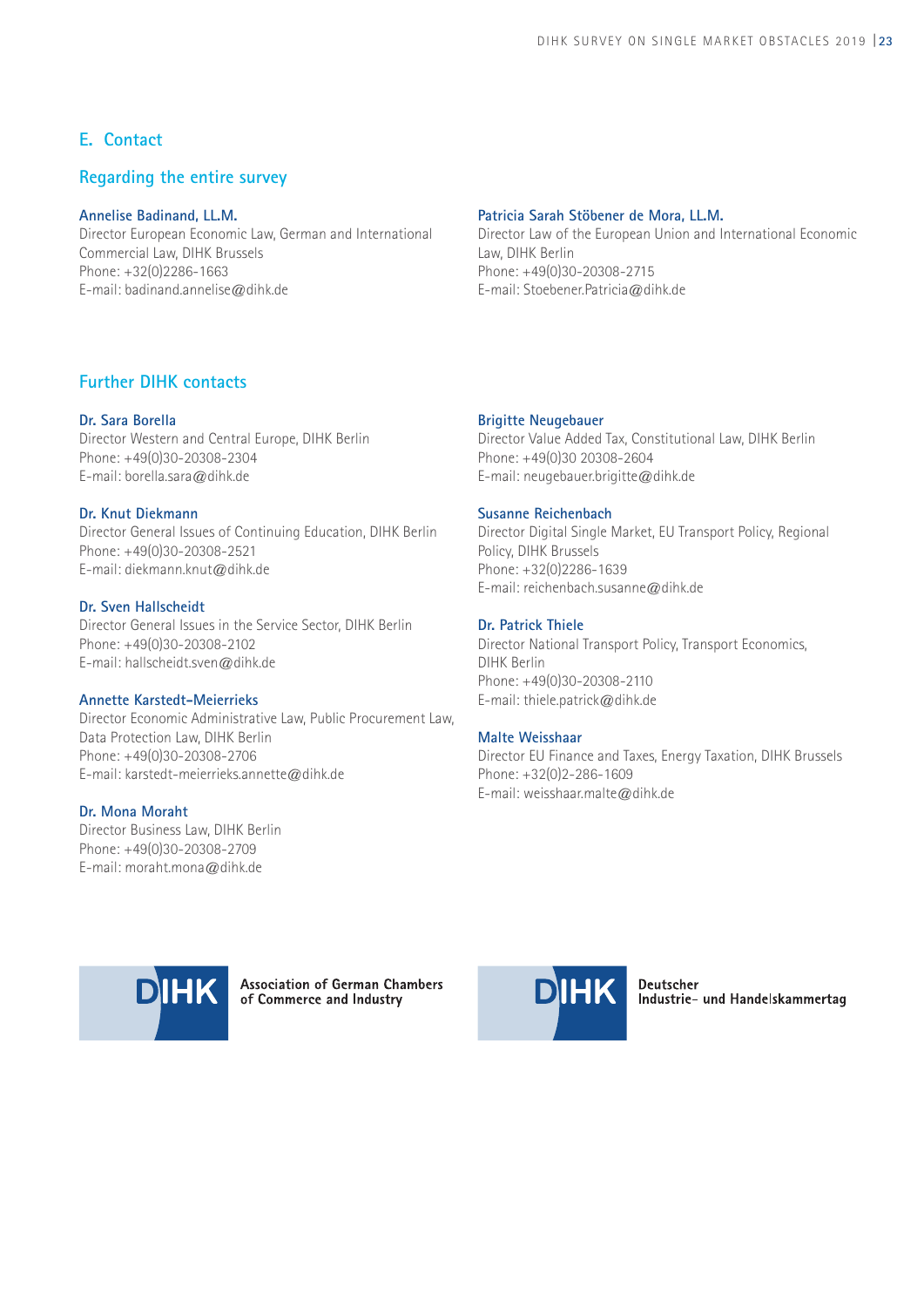## **IHKs**

## **IHK Aachen**

**Claudia Masbach** Advisor Foreign Trade Phone: +49(0)241-4460-296 E-mail: claudia.masbach@aachen.ihk.de

#### **IHK Bodensee-Oberschwaben Christina Palm**

Head of Department Law and Taxes, International Phone: +49(0)751-409-115 E-mail: palm@weingarten.ihk.de

#### **IHK Chemnitz Nikola Loske**

Enterprise Europe Network Phone 0371 6900 1245 E-mail: nikola.loske@chemnitz.ihk.de

**Wolfgang Reckel** Advisor Customs and Foreign Trade Law Phone: +49(0)371-6900-1243 E-mail: wolfgang.reckel@chemnitz.ihk.de

## **IHK Darmstadt Rhein Main Neckar Martin Proba**

Head of Department Business and Location Phone: +49(0)6151-871-1234 E-mail: martin.proba@darmstadt.ihk.de

#### **IHK Dresden Silvia Arnold**

Advisor European and International Law Phone: +49(0)351-2802-187 E-mail: arnold.silvia@dresden.ihk.de

**Susanne Leszkiewicz**

Advisor Customs and Foreign Trade Law Phone: +49(0)351-2802-175 E-mail: leszkiewicz.susanne@dresden.ihk.de

## **IHK Düsseldorf**

**Robert Butschen** 

Advisor Foreign Trade Phone: +49(0)211-3557-217 email: butschen@duesseldorf.ihk.de

#### **IHK Erfurt Mark Bremer**

Head of Department International, Innovation and Environment Phone: +49(0)361-3484-200 E-mail: bremer@erfurt.ihk.de

#### **IHK Halle-Dessau Michael Drescher**

Advisor International Business Phone: +49(0)345-2126-353 E-mail: mdrescher@halle.ihk.de

## **IHK Koblenz**

**Lea Malkmus**  Phone: +49(0)261-106-170 E-mail: malkmus@koblenz.ihk.de

## **IHK Köln**

## **Susanne Wollenweber**

Law and Taxes Phone: +49(0)221-1640-3100 E-mail: Susanne.Wollenweber@koeln.ihk.de

## **IHK Magdeburg**

**Melanie Kerst** Phone: +49(0)391-5693-138 E-mail: melanie.kerst@magdeburg.ihk.de For Value Added Tax: **Yvonne Schulze** Phone: +49(0)391-5693-186 E-mail: SchulzeY@magdeburg.ihk.de

## **IHK für München und Oberbayern Alexander Lau**

Head of Department Europe, Enterprise Europe Network, EU Trade Policy, Country Consultancy Estonia, Latvia, Lithuania Phone: +49(0)89-5116-1614 E-mail: alexander.lau@muenchen.ihk.de

## **IHK Nord Westfalen**

**Sebastian Van Deel** International Division Phone: +49(0)251-707-470 E-mail: vandeel@ihk-nordwestfalen.de

## **IHK für Oberfranken Bayreuth**

**Cornelia Kern** Deputy Head of International Division, Head of EU Affairs Unit Phone: +49(0)921-886-152 E-mail: kern@bayreuth.ihk.de

## **IHK Ostwestfalen zu Bielefeld Martina Wiebusch**

Advisor Customs and Foreign Trade Law Phone: +49(0)521-554-232 E-mail: m.wiebusch@ostwestfalen.ihk.de

## **IHK zu Schwerin**

**Henrike Güdokeit**  Advisor Foreign Trade Phone: +49(0)385-5103-215 E-mail: guedokeit@schwerin.ihk.de

#### **IHK Südlicher Oberrhein Petra Steck-Brill**

Phone: +49(0)7821-2703-690 E-mail: petra.steck@freiburg.ihk.de **Frédéric Carrière** Phone: +49(0)7821-2703-650 E-mail: frederic.carriere@freiburg.ihk.de